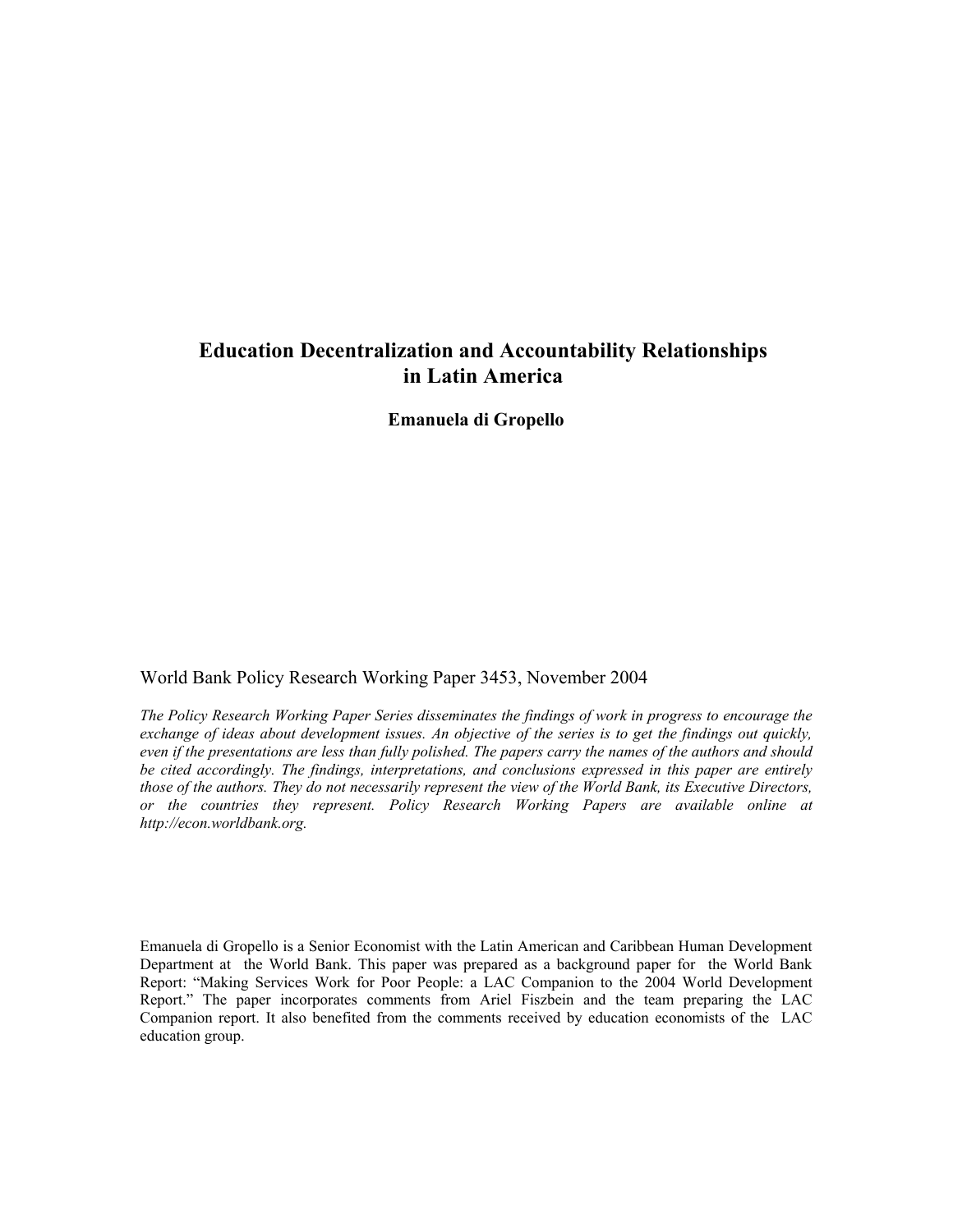### **Abstract**

This paper aims at analyzing decentralization reforms in the education sector in Latin America (their status, impact and on-going challenges) by making use of the accountability framework developed by the 2004 World Development Report. It starts by identifying three main groups of models according to the sub-national actors involved, the pattern adopted in the distribution of functions across sub-national actors and the accountability system central to the model. It then reviews the impact of these models, according to the available empirical evidence, and explores determinants of this impact, extracting lessons useful to the design of future reforms. It concludes that the single most important factor in ensuring the success or failure of a reform is the way the accountability relationships are set to work within each of the models and provides some lessons on how to get these relationships to work effectively. It also provides three main general lessons for the selection of "successful" models: (a) avoiding complicated models; (b) increasing school autonomy and the scope for "client power", maintaining a clear role for the other accountability relationships; and (c) putting more emphasis on the "management" accountability relationship and the sustainability of the models.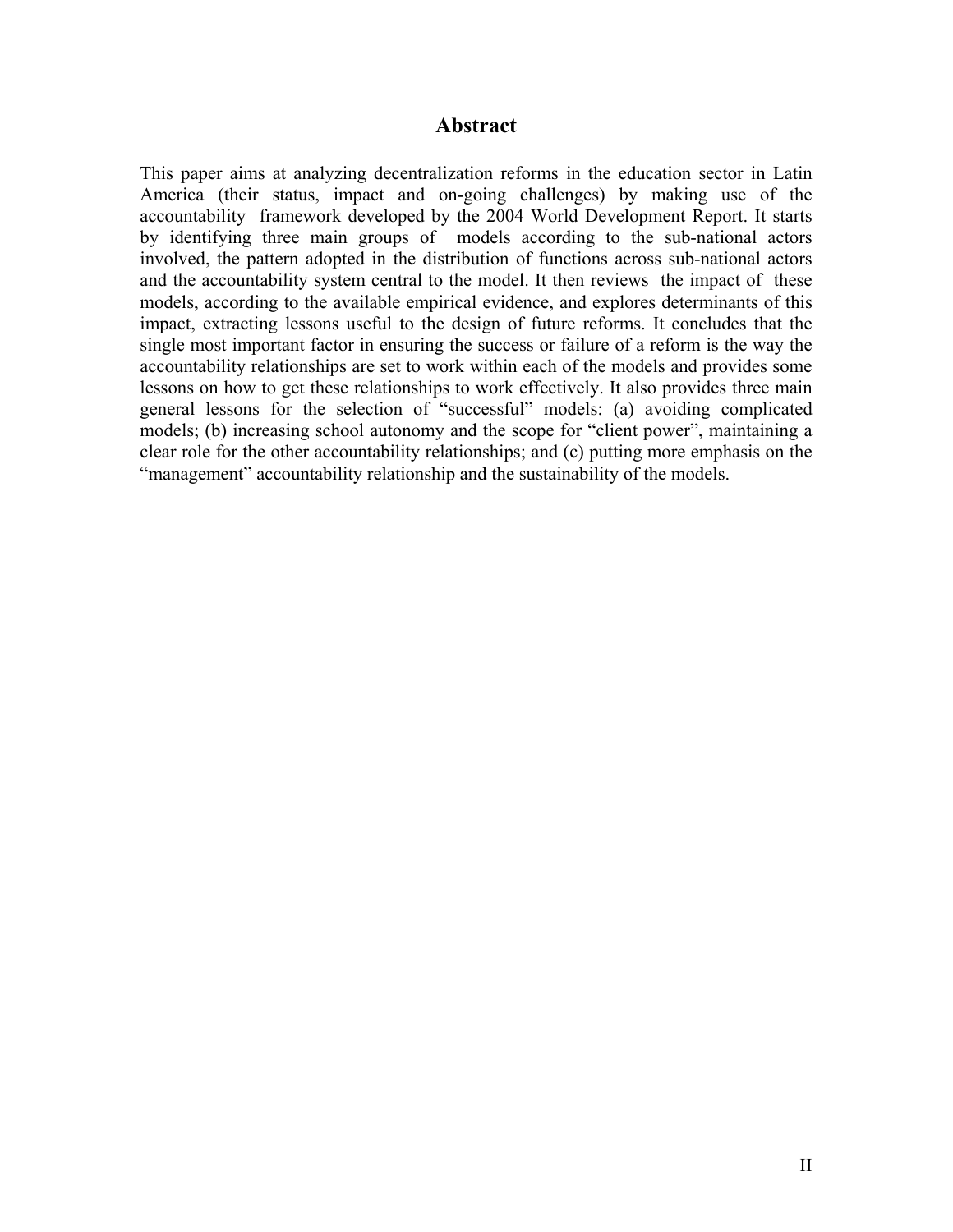# **Contents**

| Introduction                                                          |     |
|-----------------------------------------------------------------------|-----|
| Section I: Status of the Decentralization Process in Education in LAC |     |
| A. Three Main Groups of Models                                        | 3   |
| B. Complexity and Innovation in LAC Approaches                        |     |
| to Education Delivery                                                 |     |
| Section II: Assessment and Main Lessons                               |     |
| A. Summary of the Assessment                                          | 10  |
| B. Main Lessons and Challenges Ahead                                  | 13  |
| Annex I: Case Studies                                                 | 22. |
| Main References                                                       | 31  |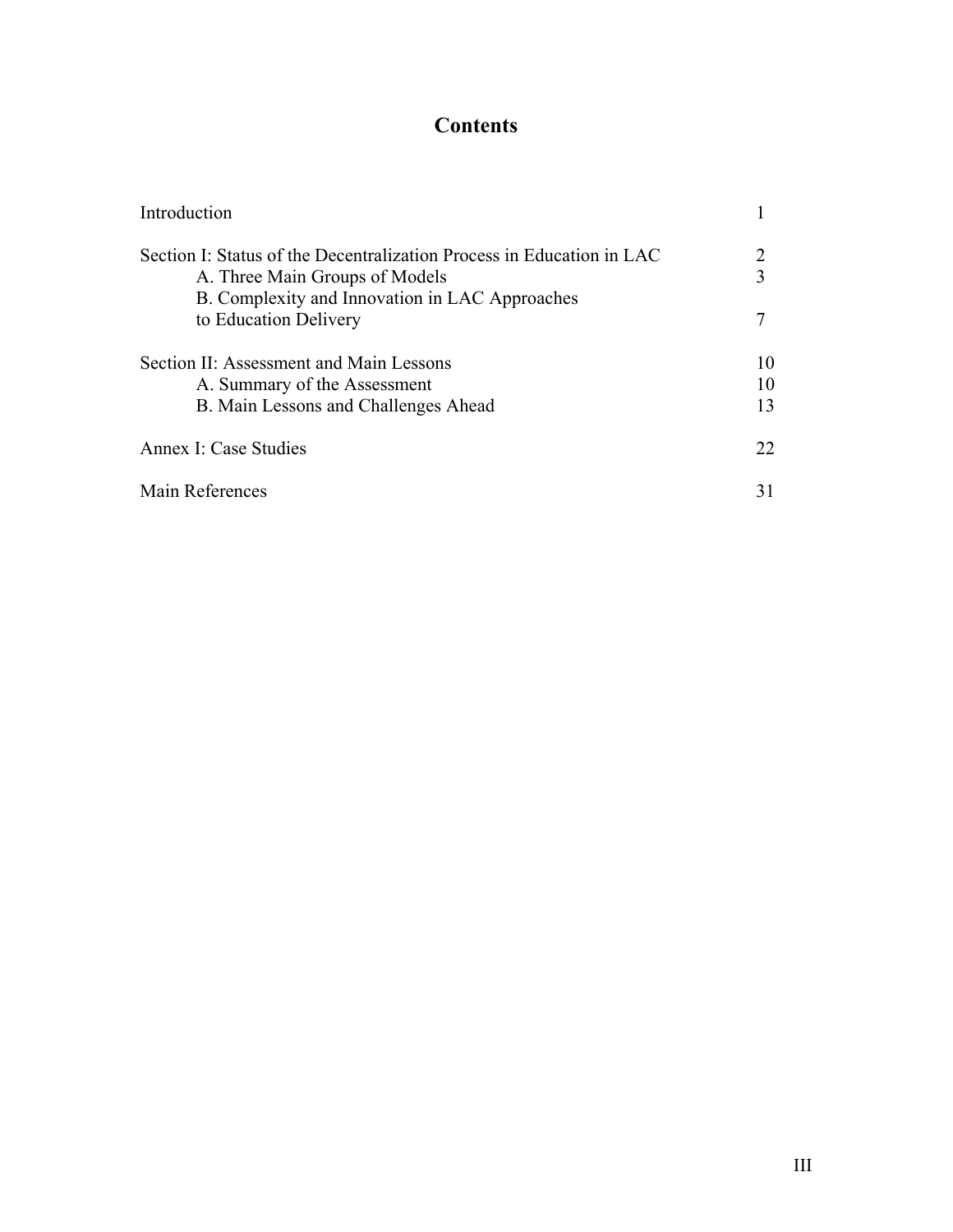# **Education Decentralization and Accountability Relationships in Latin America**

### **Introduction**

This paper aims at analyzing decentralization reforms in the education sector in Latin America (their status, impact and on-going challenges), by making use of the accountability framework recently developed by the 2004 World Development Report (WDR). This framework focuses on accountability mechanisms between policy-makers, providers and citizens/clients to explain why service delivery works or fails. In the first section, the paper provides a characterization of alternative decentralization reforms. It then reviews the impact of these reforms and explores determinants of this impact, very much related to the implementation and use of the accountability mechanisms, extracting lessons which should be useful to the design of future reforms.

It is generally assumed that services will be provided more efficiently by sub-national units because they have a better knowledge of local conditions, characteristics and preferences than the central actor (asymmetric information argument<sup>1</sup>). Adopting a principal and agent terminology, it is clear, however, that decentralizing decision making autonomy will not by itself be enough to ensure better provision if the new agent is not given the incentive to use its superior information to provide a better service. This is where the accountability dimension comes in. A decentralized framework of service delivery will work only if the agent is made accountable for its actions to the central actor, which decided to decentralize (and which we could see as principal number one) and to the community, which is the ultimate beneficiary of the services (and can be seen as principal number two or client)<sup>2</sup>.

Following the WDR, we detect four main types of accountability relationships:

- (a) the "compact" relationship, defined as the broad, long-term relationship of accountability connecting policymakers to organizational providers;
- (b) the "voice" relationship, defined as the complex accountability relationship which connects citizens and politicians;
- (c) the "client power" relationship defined as the relationship of accountability connecting clients to the frontline service providers, usually at the point of service delivery;
- (d) and the "management" relationship, defined as the relationship connecting organizational providers and frontline professionals.

<sup>1</sup> <sup>1</sup> This argument is, for instance, highlighted in Ugaz (1997) who considers "the improvement in the flow of information" to be the first channel through which decentralization can improve the quality of the services. It is also developed by Wossmann (2000) and Klugman (1994, 1997).

 $2^2$  The opportunity that decentralization provides to enhance this second accountability relationship is often seen as another major argument for decentralization. As Wolman (1988) mentions: "Decentralization fosters greater responsiveness of the decision-makers to the will and needs of the citizens because they are more knowledgeable about and attuned to the needs of their area than are centralized decision makers and because decentralization permits these decision-makers to be held directly accountable to the local citizens (through local elections or other means)".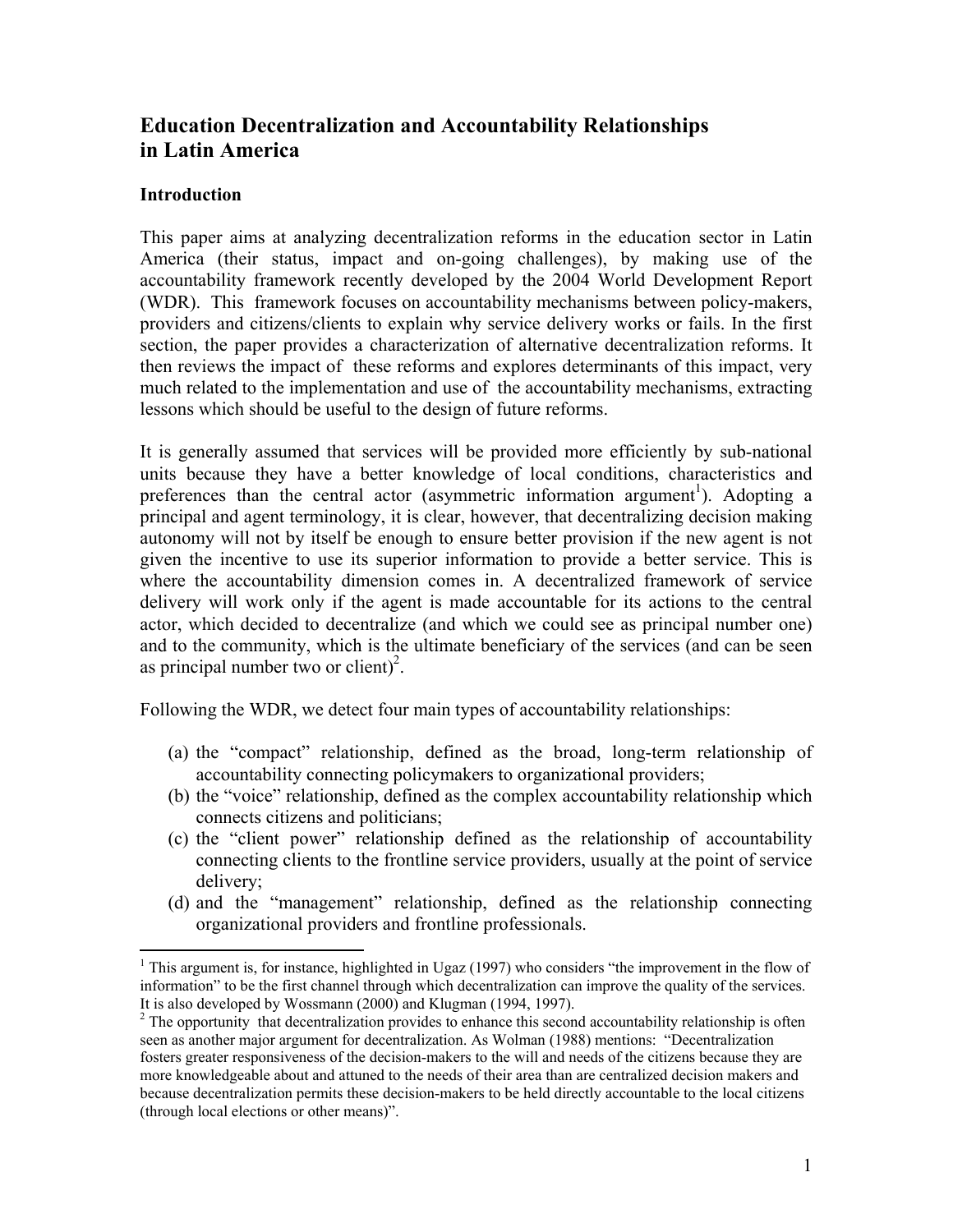These accountability relationships can in turn be grouped under the "long route" to accountability or the "short route" one. Through the "long route", clients as citizens (or community) influence policy-makers and policy-makers, in turn, influence providers (i.e. both the "compact" and "voice" relationships are part of the "long route"). Through the "short route", citizens, acting as final users/clients of the service, influence more directly the providers (this is the "client power" relationship).

Figure 1 illustrates this accountability framework. When the policy-makers do not respond to the citizens, and neither them nor the final users of the services can exert control over the providers, service delivery is very likely to fail.





### **Section I: Status of the Decentralization Process in Education in LAC**

Latin America presents a variety of experiences in the decentralization of education. Practically all countries have undertaken some form of decentralization of their education system which involved the transfer of decision making autonomy to actors within ("deconcentrated" bodies) or, more likely, outside (intermediate or local governments, schools, etc) the ministry of education's bureaucratic structure, with the main purpose of delivering the service more efficiently. This variety of models are centered on different accountability relationships.

It is very difficult to categorize all the different existing models, but, simplifying substantially, we can detect three main groups of models according to the sub-national actors involved, the pattern adopted in the distribution of functions across sub-national actors and the accountability system central to the model. These three groups of models are illustrated below in Figures 2, 3 and 4 (where the most important accountability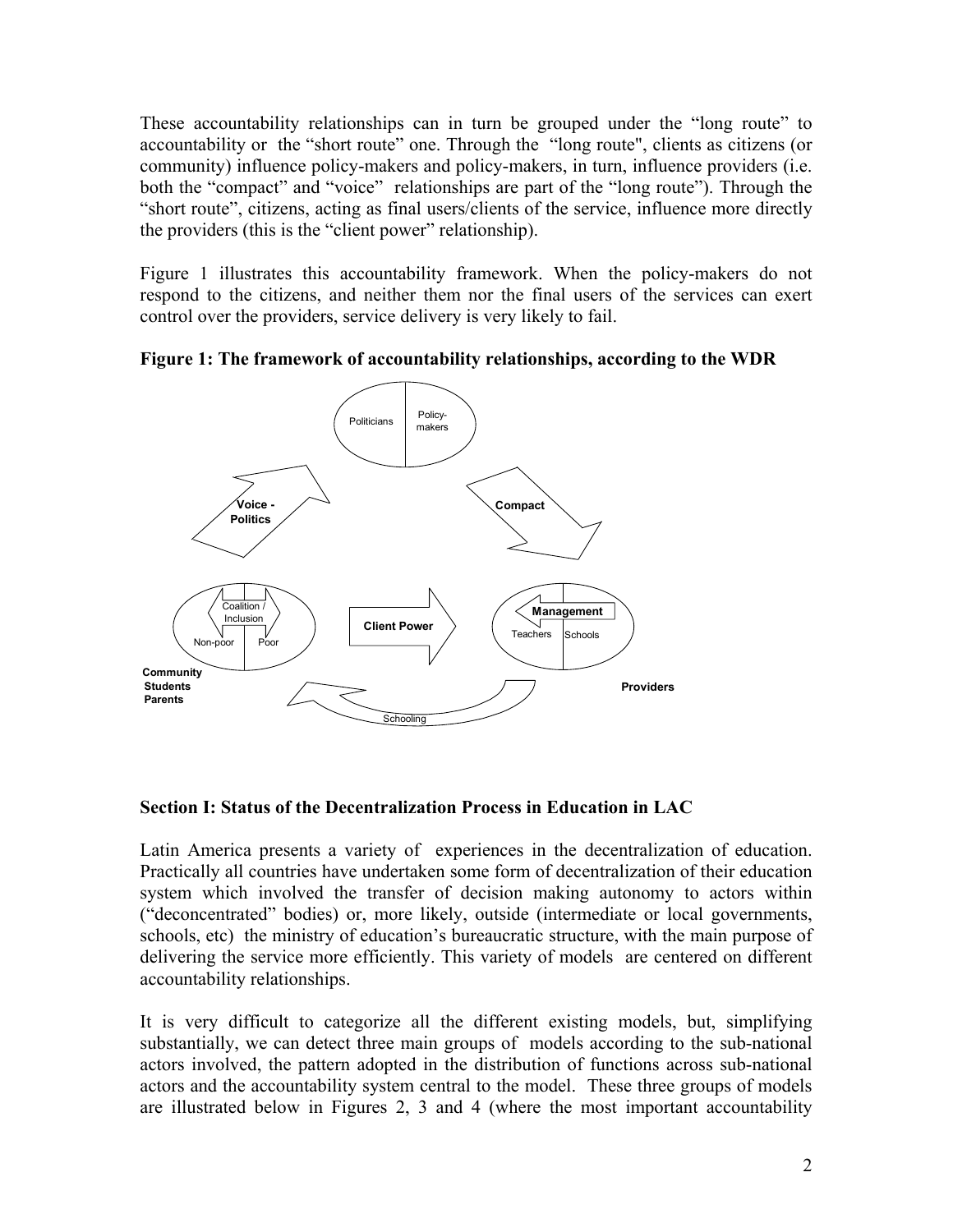relationships for each model have been shadowed). Only the most representative countries for each of the groups are mentioned. Some countries whose education sectors are still highly centralized (like Uruguay, Paraguay, Costa Rica) would not be part of any of these typologies, while others whose decentralization efforts are incipient would start falling under one of the three categories. It is worth reviewing briefly the main characteristics of each of the groups.

### **A. Three Main Groups of Models**

<u>.</u>

### **Figure 2: the "sub-national government" model**



**The "sub-national government" model** 

A first type of model implemented in LAC, and illustrated in Figure 2, places an intermediate political actor at the center of the decentralization process. This is the case of Argentina which decentralized all education delivery functions to the provincial level (in two main stages, 1978 and 1992), Mexico which did the same to the state level

(gradually from 1992), Brazil where education delivery is provided by both the states and the municipalities, since 1930, but where the role of municipalities was increased with the Constitution of 1988 and, above all, the recent 1996 financing reform<sup>3</sup>, and Chile which transferred service delivery to the municipal level (gradually from 1981). Brazil is included in this type of models because, even if there are two political actors which have the responsibility of education delivery, the state and the municipality, the education delivery systems that have developed around each of these actors are to a large extent independent one from another (parallel systems), also within the same state, allowing us to identify the working of each of them with Figure 2.

A simplification is being made in putting together all these countries because it is clear that the decentralization processes of each of them was to a large extent different. In particular, some countries like Argentina and Brazil have transferred many more

 $3 \text{ In } 1996$ , there was a particularly innovatory reform which introduced a new financing mechanism (the socalled FUNDEF) which collects resources from state and municipal governments in a single fund and redistributes them to the state and municipal systems according to the amount of students enrolled in each system to address the divergence between resource needs and availability.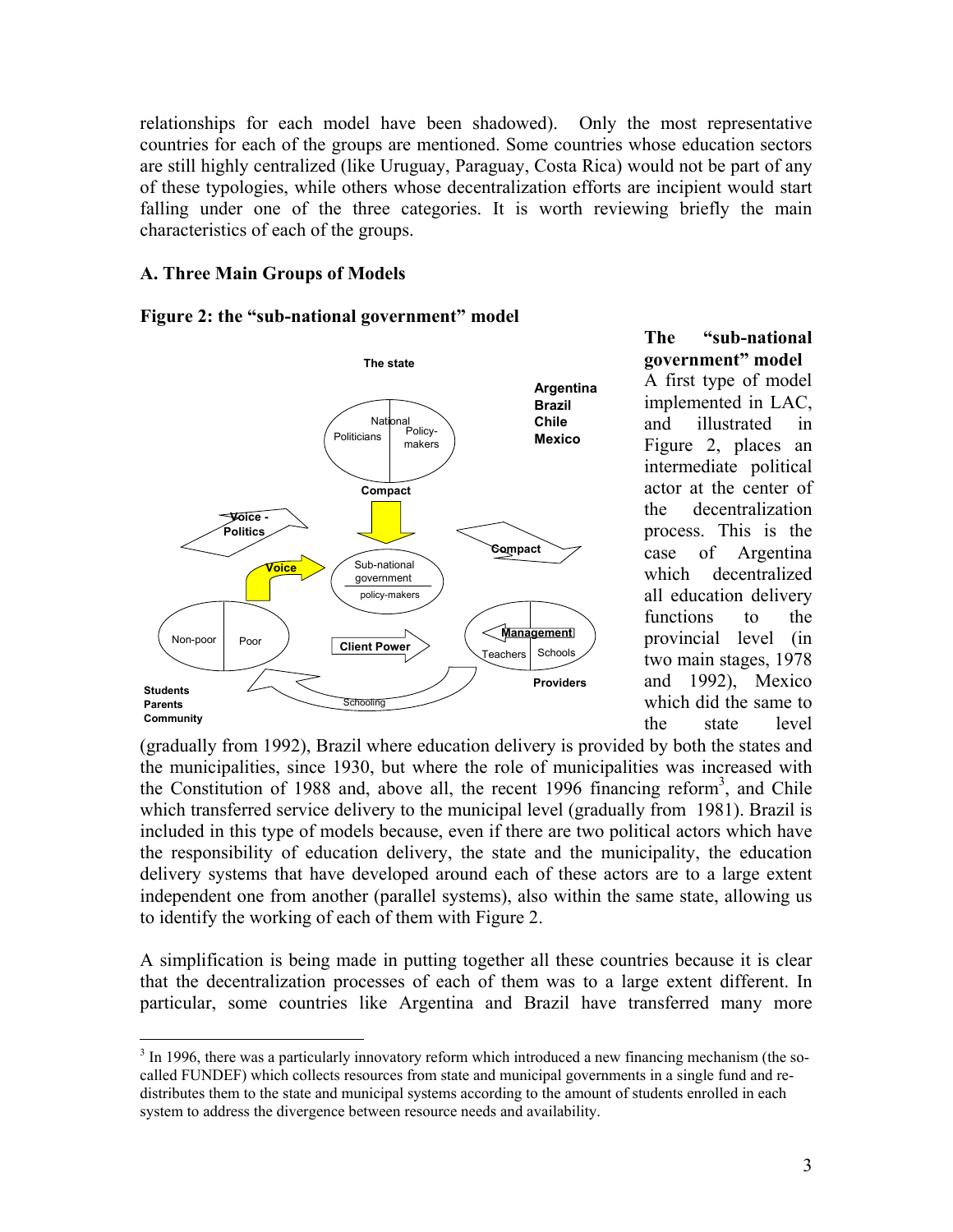responsibilities to the sub-national level (virtually all responsibilities on the administration of personnel and non-personnel costs, extensive responsibilities in financing and some responsibilities in planning the educational process and setting-up curricula) than Chile and Mexico, which have maintained fairly centralized personnel and financing policies. In any case, the driving force in this type of models is often the center (at least in the cases of Chile and Argentina in 1978) which decentralizes the main responsibility for the delivery of the service to an intermediate political actor which becomes the center of the decentralization process and around which a specific set of accountability relationships needs to be built. Central to the working of this model are two main accountability relationships: the "compact" relationship between the center and the regional/local political actor and the "voice" relationship between the citizens and the regional/local political actor<sup>4</sup>.

In fact, the relative importance or importance *tout-court* of these two relationships varies across countries and time, becoming, as we will see, an important determinant of the results of the reform. In Argentina and Brazil, for instance, the "compact" relationship between the center and the provinces, states or municipalities has been traditionally maintained very flexible, with little or no specification of national and sub-national responsibilities, targets and objectives (and this in spite of the two recent Education Laws that were approved in both countries<sup>5</sup>) and the use of general transfers which are not tied to any particular efficiency indicator (this is still the case in Argentina and was the case in Brazil up to 1996). At least since the democratic election of the provincial governors in Argentina in 1983 and the one of the state governors and mayors in Brazil in, respectively, 1982 and 1985, both models have tended to rely more on the "voice" of the citizens inside each of the provinces, states or municipalities to produce a quality output.

On the other hand, in Chile, since the beginning the responsibility for the delivery of education was transferred to the municipalities through specific agreements that defined explicitly the responsibilities, rights and obligations of the new providers and there was a clear attempt to reward municipal performance by tying central resources to the number of students attending class (implementation of a "quasi-voucher" system), while "voice" was only developed much later since mayors have been elected only since 1992 (11 years) after the start of the reform). As we will see, Chile is a somewhat more complex model where also another accountability relationship (the "client power" one) was directly developed within the same "municipalization" process by introducing a public subsidy also for private schools.

<sup>&</sup>lt;sup>4</sup> The "compact" relationship would ensure that the services are produced efficiently and in accordance with national objectives while the "voice" relationship would help ensure efficiency, through monitoring of local authorities, and the fine-tuning of the objectives to the local reality.

<sup>5</sup> The *"Ley Federal de Educacion"* in 1994 in Argentina and the *"Lei de Diretrizes e Bases da Educacao Nacional"* (LDB) in 1996 in Brazil. The first law was approved only about 14 years after the first wave of decentralization and, while it did specify the relative responsibilities of the federal government and the provinces in education, it did not quite provide the instruments for the center to change provincial behaviours. The second law, while it laid out roles and responsibilities of the various levels, assigned a joint responsibility in primary to the state and municipal level, which is currently open to many interpretations.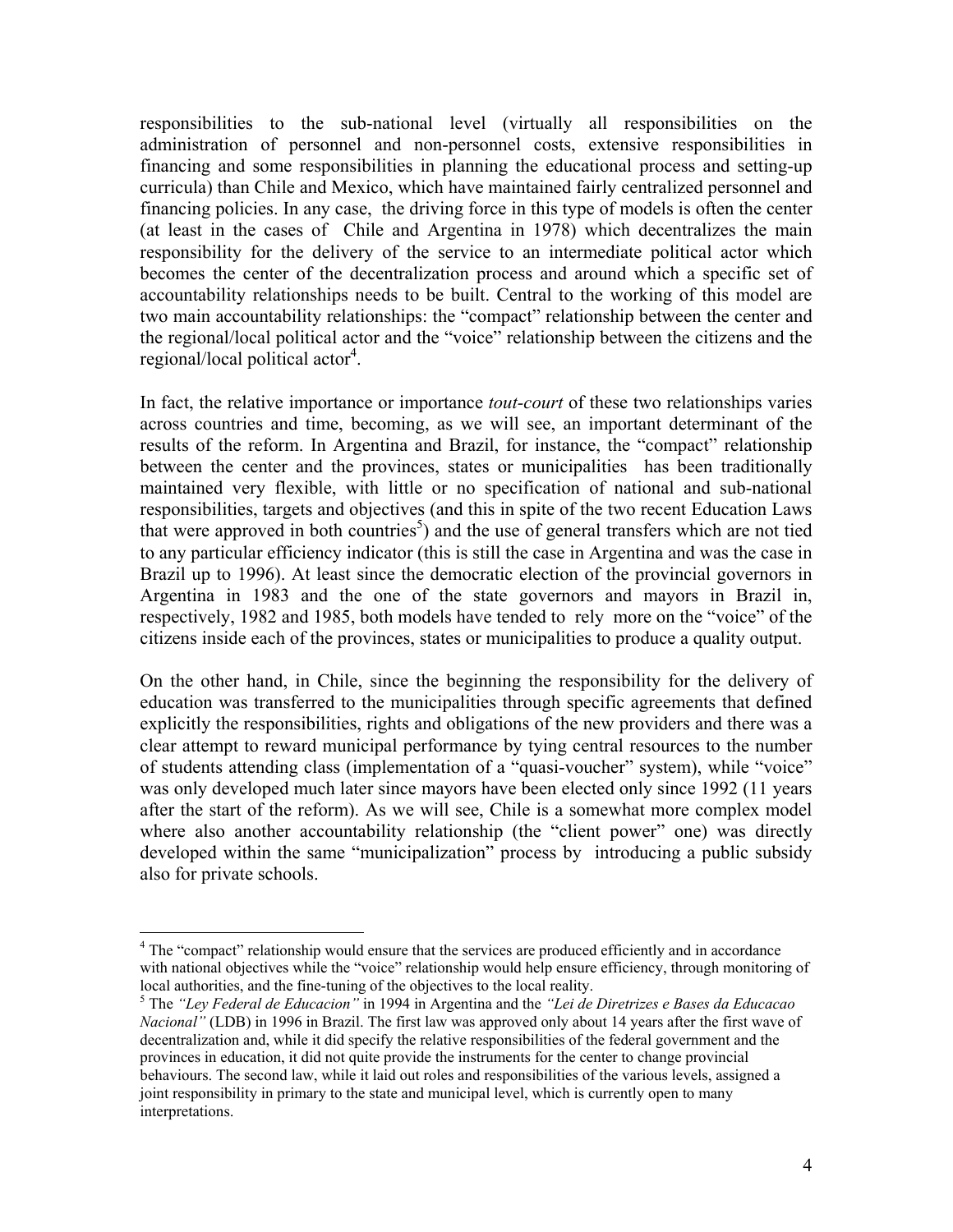### **Figure 3: the "sub-national shared responsibility" model**



### **The "sub-national shared responsibility" model**

A second type of model, illustrated in Figure 3, can be well exemplified by the cases of Colombia (up to 2001/2002) and Bolivia. Colombia gave a clear impulse to the decentralization of education in 1986 by encouraging a "municipalization" process of service delivery followed by another clear signal in 1991, with the new

Constitution, giving more emphasis to regional elected levels ("departments"). Bolivia started its own decentralization process in 1994 and 1995, with, respectively, the "Popular Participation Law" ("*Ley de Participacion Popular*") and the "Administrative Decentralization Law" ("*Ley de Descentralizacion Administrativa*"), which led to the transfer of education services to municipalities and, more gradually, to "departments".

The peculiar common feature of these models, which have generally been the product of more extensive country consultation (i.e. less center driven), is that they put two different political actors at the center of the decentralization process and distribute the main responsibility for service delivery among them in a complementary way<sup>6</sup>. As the three levels, the central, the regional and the local, are organized hierarchically and are seen as having mostly a complementary role in service delivery, this type of model, which should have the merit of taking advantage of the skills and specificities of each level, is highly dependent on the "compact" relationship between the center and the regional level, on the one hand, and the regional level and the local level, on the other; as well as on the "voice" relationship between citizens and the local level, on the one hand, and citizens and the regional level on the other.

As above, the relative weight of these relationships varies between the two countries. Colombia, for instance, put emphasis on all four relationships (both the departmental and municipal governments are elected), with particular emphasis, however, on the "compact" relationships. In particular, the country put in place an original accreditation

<u>.</u>

 $6$  More specifically, in the case of both countries, the management of human resources was attributed primarily to the departmental level and the management of school infrastructure primarily to the municipal level, with the responsibility for the planning, pedagogical and curricular aspects of the educational process shared mostly across the central/regional/local level.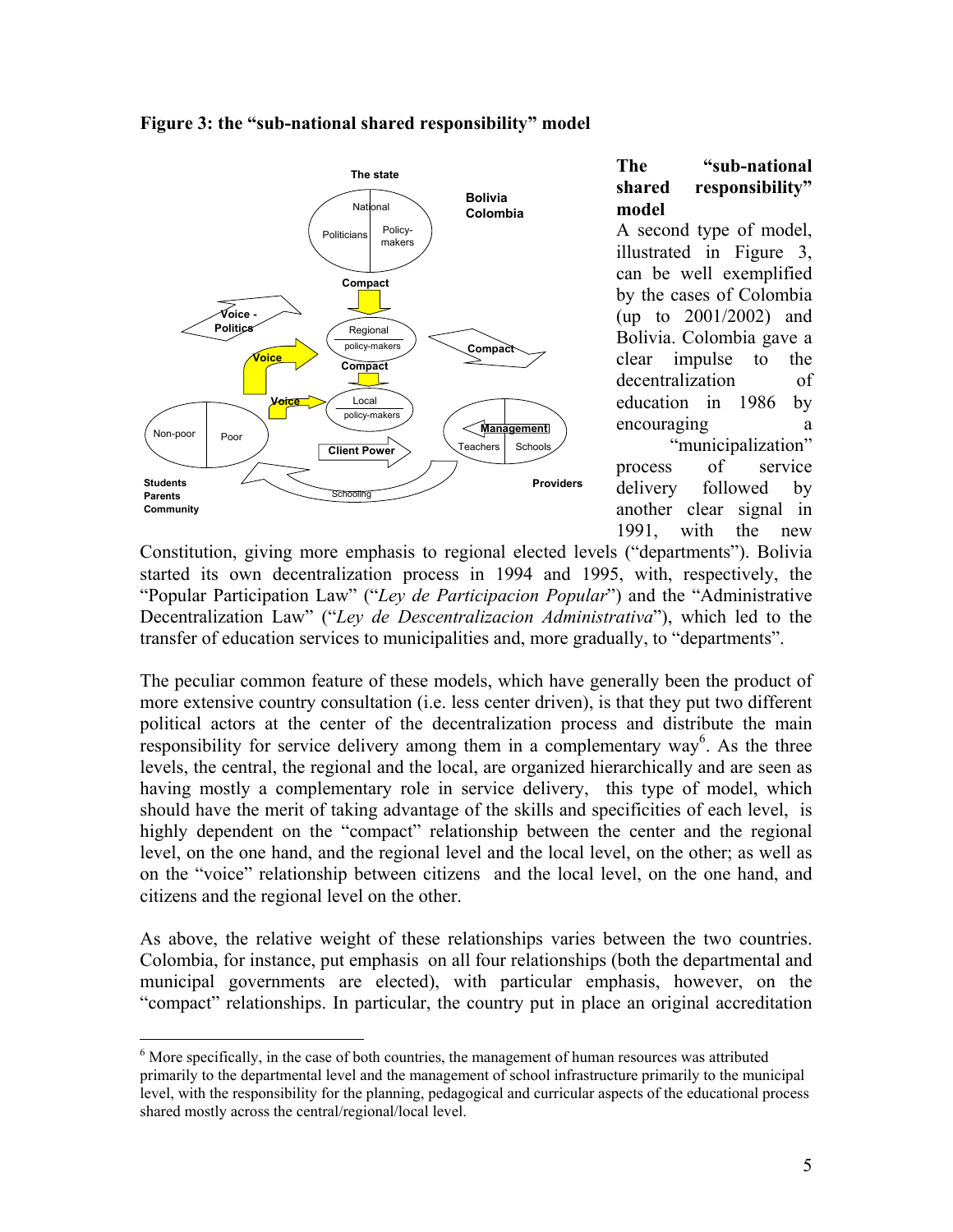process (*"proceso de certificacion"*) through which the departments would be authorized by the center to manage all human resources and the funds that go with this responsibility (the so-called "*Situado Fiscal*") only after they have fulfilled a number of pre-conditions, including the establishment of an adequate institutional setting, development plan and information system; and the same accreditation process was put in place for municipalities larger than 100,000 habitants that, under a similar set of conditions, could in turn be authorized by the departments to go beyond the management of school infrastructure and also manage directly their human resources and related funds. The structure of transfers put in place across levels would also tie the resources to several indicators, including measures of fiscal effort, in an attempt to induce efficiency in the use of funds.

In Bolivia, particular emphasis was put on the "voice" relationship between citizens and the local governments: in 1994 all the local governments were elected and local associations (*"juntas distritales"*) were set up everywhere, with an important role in the identification of school needs and the monitoring and evaluation of the educational process. The role of the "compact" relationship is less clear: in particular the role of the departments was still not fully established in 2002.

### **Figure 4: the "school autonomization" model**



tending in the same direction, like Honduras and Guatemala, and a state like Minas Gerais in Brazil would also fall under this category). In 1990, borrowing on community school management models developed during the civil war, El Salvador launched the EDUCO program, aimed at promoting a model of school autonomy with extensive community participation in the rural areas. Several features of the EDUCO model would then be applied to traditional schools. In 1993, the Government of Nicaragua also started to implement a process of school autonomy with community participation (*"centros autonomos"*), which, in 1996, already covered more than 400 primary and secondary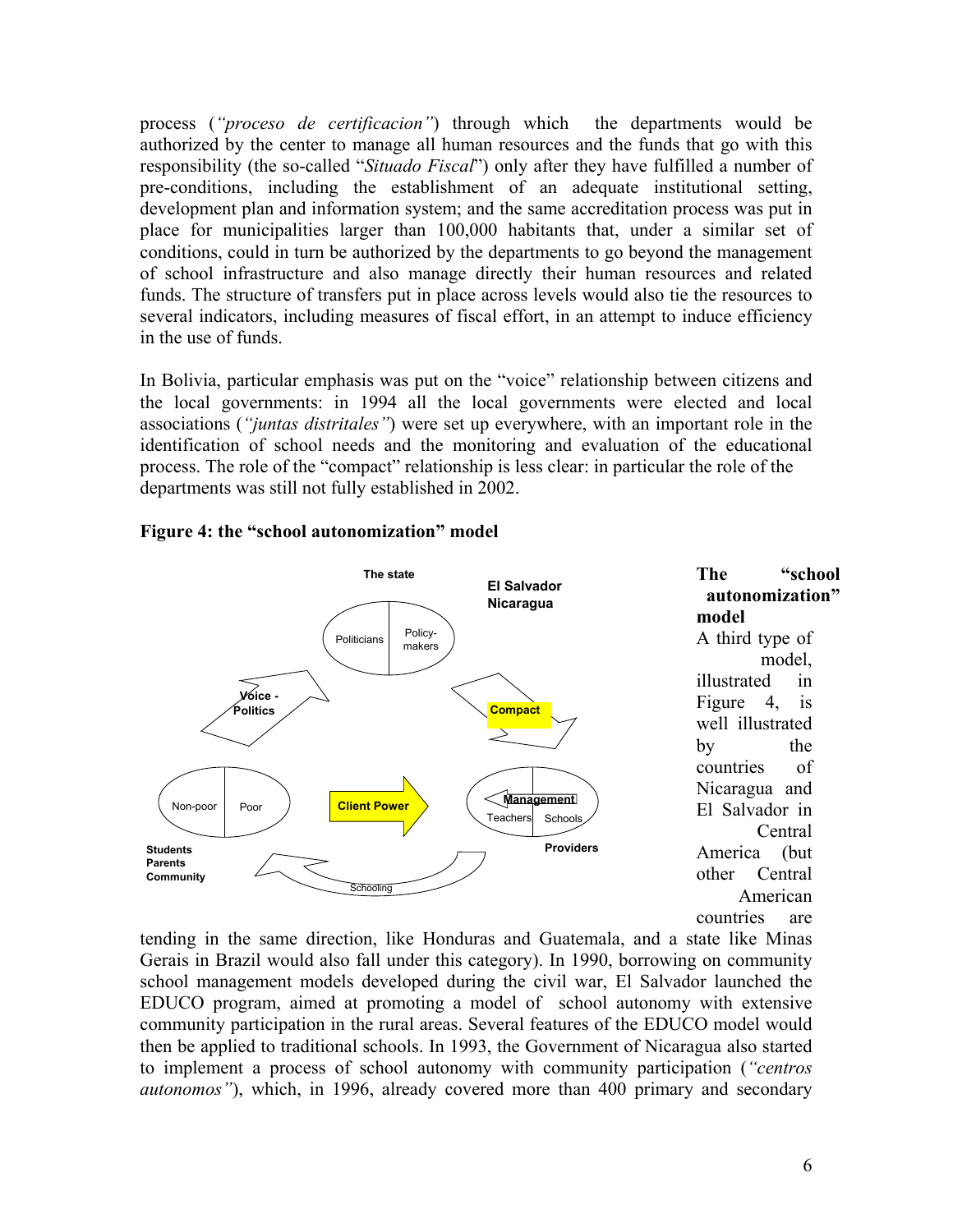schools and, in 1998, was covering 81% of the secondary school age students and almost half of the primary students. In both countries, "school autonomization" consisted in a transfer of broad administrative responsibilities (teacher management, school maintenance, etc) and to, a much lesser extent, some pedagogical responsibilities to schools.

These two models started after a civil war and, therefore, were also part of a pacification and democratization attempt, and were initially implemented on a sub-national scale to be then, to different extents, extended. Their main characterizing feature is that, in contrast, to the other ones, they put the school at the center of the decentralization process and, therefore, central to their functioning are the two following accountability relationships: the "compact" relationship between the center and the school and the "client power" relationship between the service users or community and the school.

In both countries, these two relationships have been substantially developed, with particular emphasis on the second one. In both countries, each school is required to establish an elected council, composed only of parents in  $EDUCO<sup>7</sup>$  and of parents, teachers and the school director in the *"centros autonomos"* <sup>8</sup> , and to sign a special agreement (or *"convenio"*) with the Ministry of Education which would decentralize to the councils the management of all funds, allowing them to manage all teachers, take care of operating and maintenance costs and take academic decisions (this last aspect, in particular in Nicaragua). "Client power" can therefore be expressed through active participation in the management of the school and, additionally, in Nicaragua, also finds a way through the system of National, Departmental and Local Education Councils set up to ensure broad participation at all levels. The "compact" relationship between the MOE and the school, on the other hand, is made explicit in two or three main ways: (a) through the signature of the autonomy agreement, which specifies a number of technical requirements; (b) through school supervision, ensured through the establishment of a "deconcentrated" structure (regional and district offices of the  $MOE$ )<sup>9</sup> and/or strengthened central auditing functions; and (c) through the implementation of monthly transfers which include an efficiency element being allocated according to ranges of students enrolled. Finally, the on-going effort in the testing of student achievement, admittedly more advanced in El Salvador, would enhance both relationships of accountability.

### **B. Complexity and Innovation in LAC Approaches to Education Delivery**

To conclude this section it is important to point out that this simple characterization does not fully make justice to the complexity, diversity and innovatory contents of the approaches adopted in LAC. To start with, we should highlight that the differences among models are not always so clear-cut. Elements of school "autonomization" are, for

<sup>&</sup>lt;sup>7</sup> The so-called "Association for Community Education" (ACE).

<sup>8</sup> The so-called "Local Schools Councils" (or *"Consejos Directivos Escolares"*) and there is also a Parent Council in each school which can propose changes and adjustments to the Local School Council.

<sup>&</sup>lt;sup>9</sup> In the case of El Salvador, supervision is facilitated by the establishment of EDUCO central and regional offices with specific coordination, supervision and support tasks.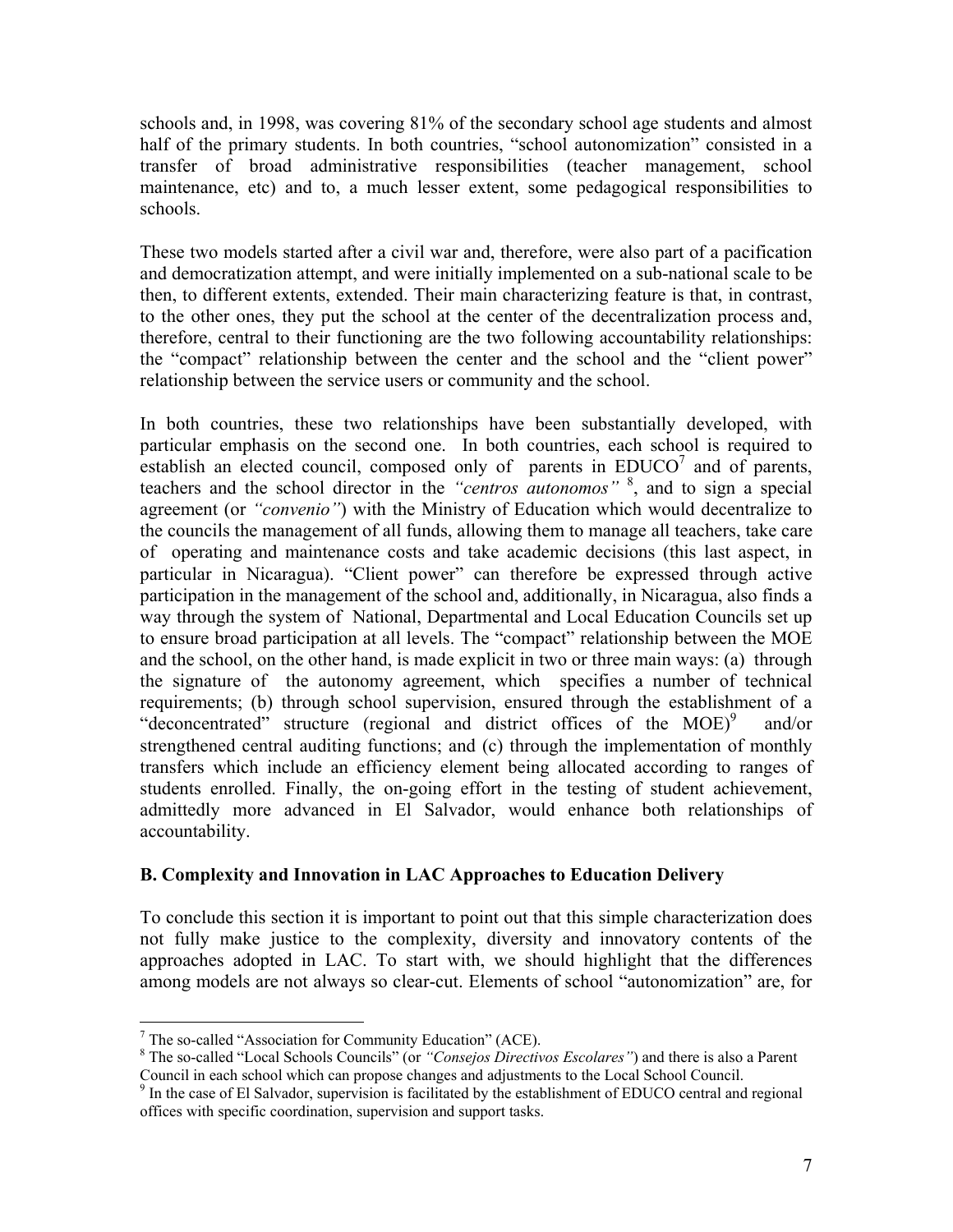instance, also being increasingly applied in countries included in the first two groups of models. This is particularly the case of Brazil where in most states there is a current trend towards increased school autonomy in financial and administrative aspects and the "client power" relationship is increasingly used to improve education delivery through participatory management of schools<sup>10</sup>. On a smaller scale, attempts to increase school decision-making autonomy in pedagogical matters have taken place in Chile since 1992, with the promotion of the Education Improvement Projects (*"Proyectos de Mejoramiento Educativo*" (PME)), and in Colombia with the "*Escuela Nueva*" model<sup>11</sup>.

Secondly, while we have focused our analysis of the three types of models on a few central accountability relationships, in each of the groups there were often innovations concerning other accountability relationships as well. Innovations in the "client power" relationship occurred for instance in several countries, not only in the countries of the third group. In many cases, they were related to the development of school autonomy highlighted above, i.e. they were implemented through increased participation of the communities/users in school management; in other cases, they consisted in changes in the public financing of education which aimed at empowering the users either by giving them the resources and allow them to make a choice between providers (demand-side subsidies), or, by making provider resources highly dependent on their choice ("quasivouchers", capitation grants). While Box 1 below provides a succinct illustration of these types of innovations, Box 2, in the assessment section, will present a separate analysis of the Chilean and Colombian cases where "choice" was particularly developed within the decentralized education delivery system put in place, although with different objectives and on a different scale.

Finally, in several countries there were also innovations in the "management" relationship (taken broadly as the relationship between the different education actors,- the Ministry of Education, local governments, schools, etc-, and teachers). Box 1 below provides a succinct illustration of this type of innovations.

 $10$  The most well known case is the one of Minas Gerais since the early 1990s where enhanced school autonomy in the administrative, financing and pedagogical areas was accompanied by a major democratization of school administration (through the establishment of elected school councils, or "*colegiado escolar*") and the establishment of a public school assessment program aimed at measuring school performance in a transparent and systematic way.

<sup>&</sup>lt;sup>11</sup> Applied in the rural sector, it is a model where teachers have much greater flexibility in making their own decisions regarding the education process and parents fully participate in school activities.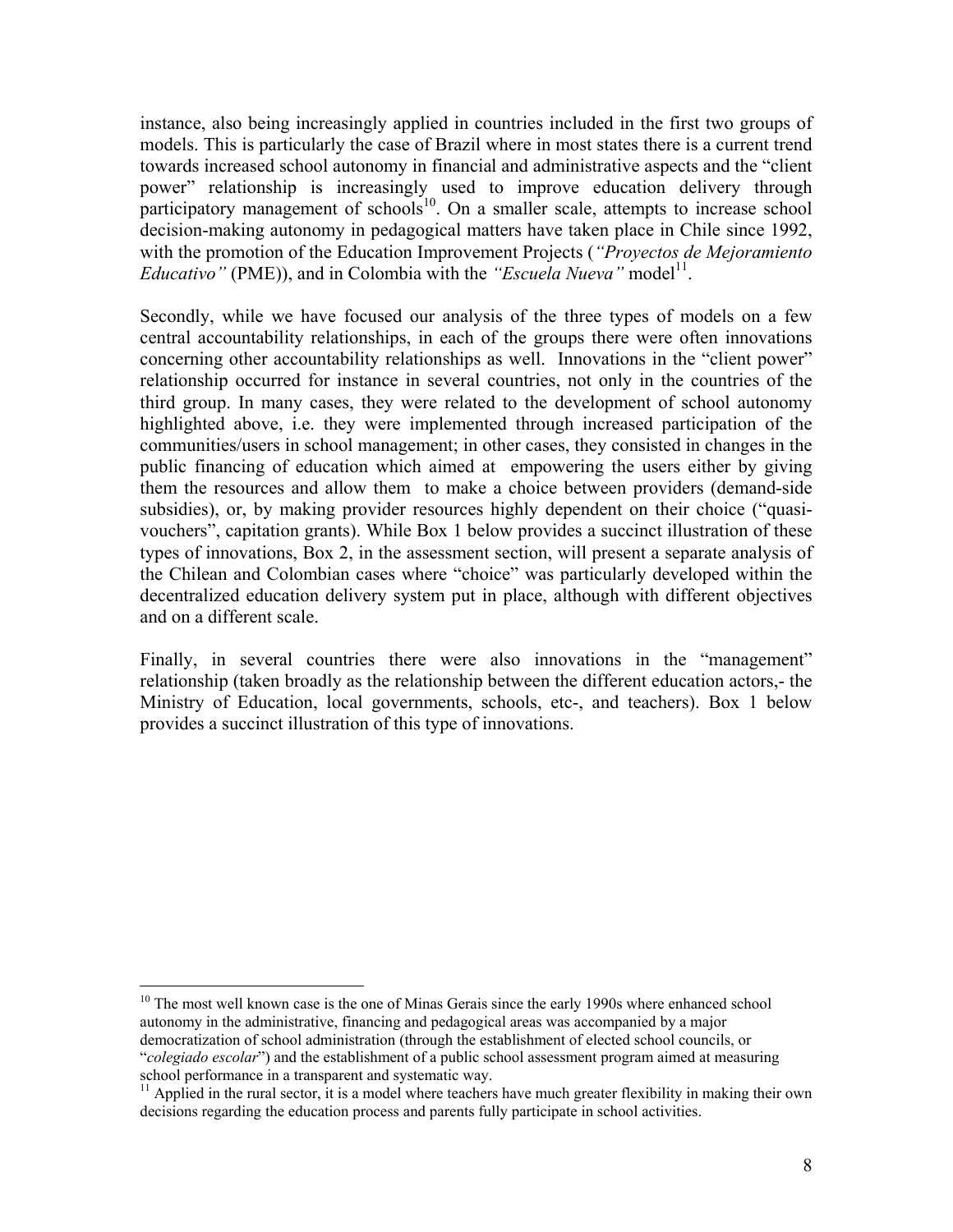### **Box 1: Innovations in the "client power" and "management" accountability relationships**

### *Demand-Side Financing*<sup>12</sup>

Demand-side financing programs include a variety of mechanisms which go from conditional cash transfer programs, which provide cash on the condition that families send their children to school (*"Progresa"* in Mexico and *"Bolsa Escola"* in Brazil are probably the most well known example to date) to targeted vouchers which provide a cash payment to families to be used at a school of their choice, allowing generally for enrollment in public or private schools (see secondary education targeted voucher program introduced in Colombia in 1992). Beyond the potential impact of targeted vouchers on the enrollment of children, and, particularly, poor children, by providing "choice" to the final users of the education service (and by the same token a possibility of "exit" from inefficient schools), this financing mechanism should also help establish a clear accountability line between clients and schools which should lead schools to be more responsive to client needs.

### *Capitation Grants*

Of particular relevance to decentralization have been the attempts of setting up "quasi-voucher" (or capitation grant) systems which, by allocating resources to the providers according to the students enrolled, make them dependent on client choice and therefore promote competition among them for attracting and retaining students. In the LAC case, this financing mechanism has been introduced in Chile, where its also applies to private schools, applied to some extent to some Central American countries, but also more recently introduced in Brazil with the 1996 FUNDEF reform and, even more recently, in Colombia with the 2001 reform. In general, this financing mechanism has mostly involved the regional or local levels of provision, i.e. these levels receive the subsidy and not the school, increasing "client power" more indirectly or modifying the "voice" relationship at the local/regional level by also allowing an "exit" possibility at this level (in other words, this works like a "vote with your feet" type of mechanism at the local/regional level).

### **Teacher Incentives**<sup>13</sup>

Within the "management" relationship, countries in Latin America differ in their policies for teacher hiring, assignment to schools, promotion, and firing. Countries also differ in their compensation structures and whether they include incentives for teachers to take on additional responsibilities, to acquire stronger skills, and/or to work in schools serving disadvantaged children. Further, countries vary in the extent to which they support the provision of education by the private sector, where teacher hiring, firing, and compensation decisions are usually made at the school level. The incentives embedded in these different policies can influence the quality of teacher entrants and their decision to stay in the profession.

Several countries in the region have recently implemented policy reforms that significantly affect the teaching profession. Some examples are: Mexico's *Carrera Magisterial* program, which entails individual-based monetary rewards for teachers based on measured performance; Chile's SNED (*Sistema Nacional de Evaluación del Desempeño*), which consists of school-based monetary rewards to be distributed among the school staffs; and Brazil's FUNDEF, which creates a floor for expenditures per student, and the accompanying requirement for teachers to be certified.

 $12$  A detailed description of demand-side financing mechanisms in Latin America if provided by Patrinos, H (2002): "A Review of Demand-Side Financing Initiatives in Education", Background Paper for the WDR 2003.

 $13$  Paragraph written by E. Vegas.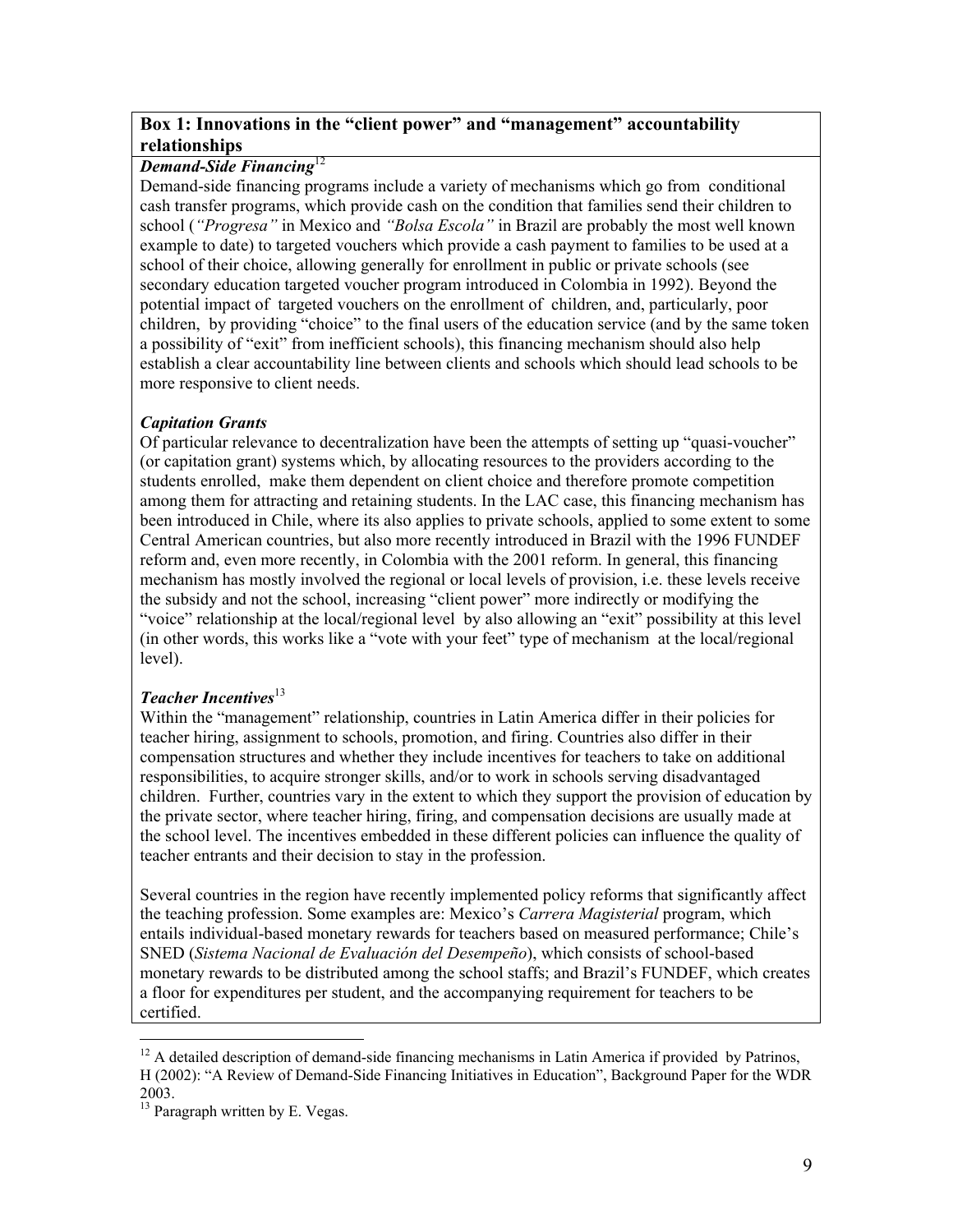### **Section II: Assessment and Main Lessons**

### **A. Summary of the Assessment**

Assessing the impact of decentralization reforms on the efficiency, quality, coverage or equity of education delivery is a difficult task for a number of reasons. Firstly, these are typically complex reforms which, as we have seen, can be designed very differently and be based on different accountability relationships: this makes it particularly difficult to assess their effects. Secondly, in most cases in Latin America (with the noticeable exceptions of Central American countries like Nicaragua and El Salvador), the reforms were implemented nation-wide making it difficult to establish a counter-factual since we do not have a control group. In that case, the only available options for attempting to disentangle the effects of decentralization from the effects of other reforms will usually be a simple before/after comparison without a control group or a before/after comparison using the fact that decentralization, even if eventually nation-wide, did not involve all geographic areas and/or schools at the same pace. If even these options are not available, measures of variability in the intensity of decentralization, by type and number of functions decentralized to the sub-national units, could still be attempted to capture some type of impact on outcome indicators. Finally, the lack of reliable data will also simply lead to much simpler evaluations centered on the analysis of intermediate indicators of efficiency, quality or poverty and/or based on much simpler evaluations methodologies. Thirdly, most of the reforms were started for reasons exogenous to the education sector (fiscal or macroeconomic reasons, broad efficiency objectives, democratization, etc) and, as such, made any subsequent assessment of the impact of the reform on educational outcomes in any case difficult because no attention was paid from the outset to baselines, identification of possible control groups and information and monitoring systems which would help assess the impact of reforms in time (no "built-in" evaluation mechanisms).

As more systematic and rigorous information on educational outcomes became available (in particular, all countries in LAC have now introduced some form of standardized testing, either on a national or sample basis), the quality of the assessments improved in time. Still, however, for the above mentioned reasons, there are very few thorough evaluations on the impact of decentralization on the quality, coverage, equity of education of the first two groups of models; while, on average, more formal evaluations have been undertaken, often as a World Bank's initiative, of the "school autonomization" models. For this type of models, evaluations were upfront made more pertinent and easier by the fact that most experiences of "school autonomization" were implemented with specific educational objectives in mind (increase in coverage, educational quality or efficiency improvements, etc), beyond other more general objectives (such as democratization, political motivations, etc).

Overall, a number of more or less formal assessments of several countries' decentralization experiences was put together and allowed us to find some evidence on the impact of each group of models on the quality, coverage and equity of provision, with emphasis, when possible, on the performance of the poor. Annex I presents an assessment of the studies per group of models and country, which points to the key role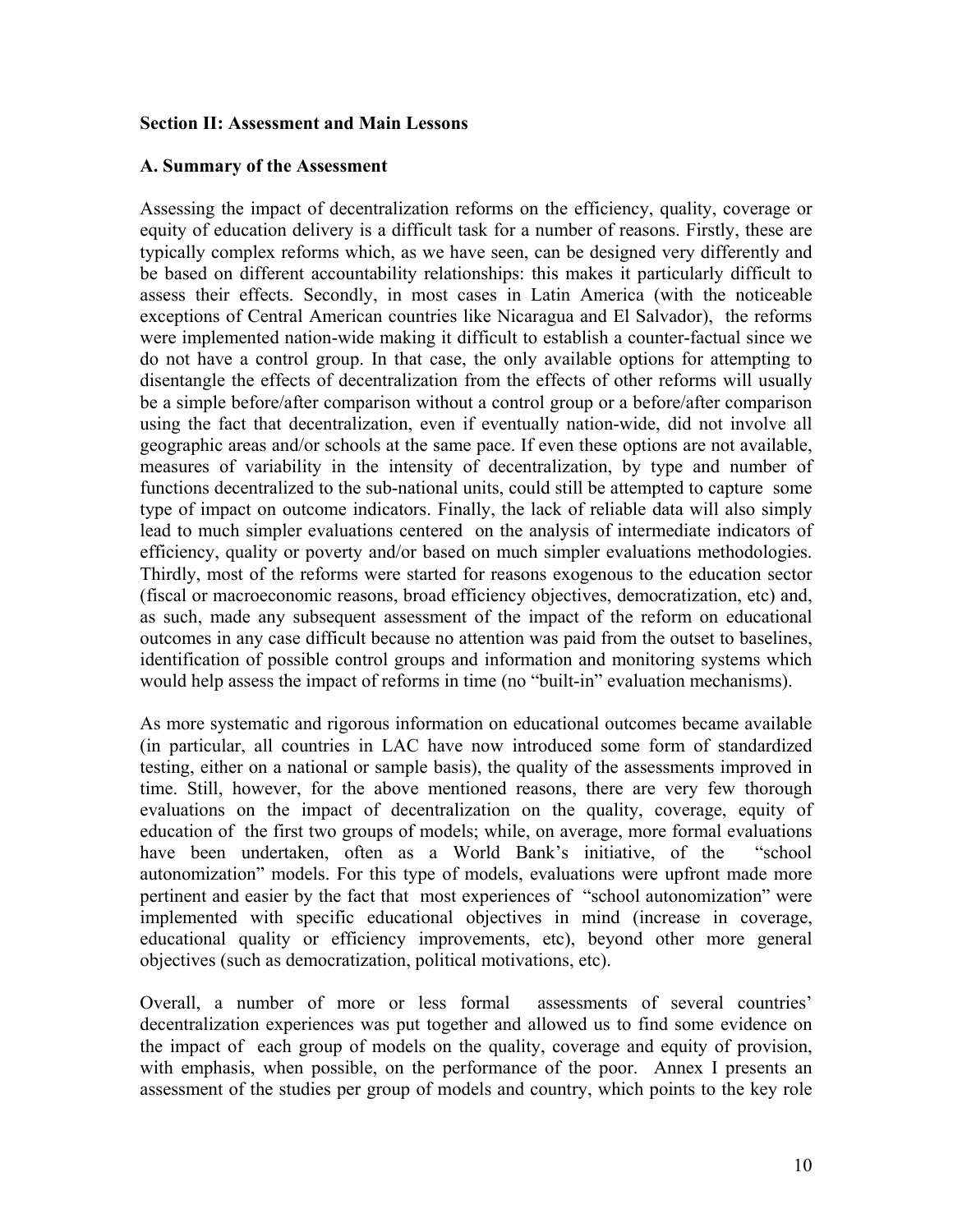of the accountability mechanisms put in place and highlights some other possible factors in determining the achievements of the reforms. Table 1, below, summarizes this evidence, which makes it possible to extract some lessons on the accountability side and the possible advantages/disadvantages of the different models. In Box, 2, which follows Table 1, we also present a special assessment of the Chilean and Colombian cases along the "client power/choice" dimension to see if we can extract some lessons on the application of this particular accountability mechanism.

| Models:                                                                                                                                                                                                                                                          | Summary of findings with interpretation                                                                                                                                                                                                                                                                                                                                                                                                                                                                                                                                                                                                                                                                                                                                                                                                                                                                                                                                                                                                                                                                                                                                                                                                   |  |
|------------------------------------------------------------------------------------------------------------------------------------------------------------------------------------------------------------------------------------------------------------------|-------------------------------------------------------------------------------------------------------------------------------------------------------------------------------------------------------------------------------------------------------------------------------------------------------------------------------------------------------------------------------------------------------------------------------------------------------------------------------------------------------------------------------------------------------------------------------------------------------------------------------------------------------------------------------------------------------------------------------------------------------------------------------------------------------------------------------------------------------------------------------------------------------------------------------------------------------------------------------------------------------------------------------------------------------------------------------------------------------------------------------------------------------------------------------------------------------------------------------------------|--|
| "Sub-national government" model                                                                                                                                                                                                                                  |                                                                                                                                                                                                                                                                                                                                                                                                                                                                                                                                                                                                                                                                                                                                                                                                                                                                                                                                                                                                                                                                                                                                                                                                                                           |  |
| Argentina<br>(Carciofi, Cetrangolo and<br>Larranaga, 1996)<br>(Galiani and Schardrodosky,<br>2002)                                                                                                                                                               | In the absence of a clear "compact" between the Ministry of Education<br>and the provinces, which was only slightly strengthened with the<br>approval of the "Ley Federal de Educacion" in 1993, the effects of<br>decentralization on the quality and coverage of education are found to<br>vary a lot across provinces depending on provincial management.<br>Quality, as measured by test scores, is shown to improve after the 1992<br>negotiated decentralization reform, possibly for a more effective use of<br>"voice".                                                                                                                                                                                                                                                                                                                                                                                                                                                                                                                                                                                                                                                                                                           |  |
| Chile<br>(Carciofi, Cetrangolo and<br>Larranaga, 1996, McEwan and<br>Carnoy, 1999a, Gauri, 1996,<br>Espinola, 1994, Schiefelbein,<br>1992, 2000, Cox and Gonzalez,<br>1998, Rounds, 1997, Hsieh and<br>Urquiola, 2002, Sapelli and Vial,<br>2002, Gallego, 2002) | The available evidence generally suggests that overall enrolment and<br>quality (admittedly difficult to measure in the 1980s because of the<br>absence of comparable test scores) did not improve over the 1980s (and<br>divergence among schools increased), largely because of the poor<br>results of the municipal sector. These poor results were mostly due to a<br>gap between responsibility and authority to act, the presence of soft<br>budget constraints for the operation of the municipal education sector,<br>the lack of citizen participation mechanisms at the local level and the<br>"missed opportunity" of exploiting the potential of the "client power"<br>relationship as instrument to improve competition between public and<br>private schools (see Box 2). Overall, the enrolment rate improves<br>during the 1990s, average test scores improve for all school categories<br>and there is increasing convergence among all these school categories,<br>following the application of some competition-enhancing measures<br>(although not all measures were consistent with competition-see Box<br>2), as well as "voice" and quality-enhancing measures (including new<br>teachers' incentives mechanisms). |  |
| <b>Brazil</b><br>(World Bank, 2003)                                                                                                                                                                                                                              | The lack of a clear compact mechanism between the center and the<br>states/municipalities is shown to have led to a variety of experiences<br>with different outcomes. Educational achievement outcomes and<br>enrollment [in particular in poor areas] have substantially improved<br>after the 1996 FUNDEF reform, largely due to an effective use of the<br>"compact", within a framework of extensive authority decentralized to<br>states and municipalities, and to an effective use of teacher<br>management. Spending efficiency varies, however, among<br>municipalities depending on local skills and the working of "voice".                                                                                                                                                                                                                                                                                                                                                                                                                                                                                                                                                                                                   |  |
| "Sub-national shared responsibility" model                                                                                                                                                                                                                       |                                                                                                                                                                                                                                                                                                                                                                                                                                                                                                                                                                                                                                                                                                                                                                                                                                                                                                                                                                                                                                                                                                                                                                                                                                           |  |
| Colombia<br>(Gomez and Vargas, 1997)<br>(Borjas and Acosta, 2000)                                                                                                                                                                                                | Poor implementation of the compact relationship and the same shared<br>nature of responsibilities for the provision of the services hampered the<br>effectiveness of the decentralization process in Colombia. In spite of<br>increasing spending, enrollment and its distribution across socio-<br>economic classes stagnated during the 1990s. Reform changed with<br>2001 law following a "learning by doing" type of process: a full<br>"municipalization" model will prevail.                                                                                                                                                                                                                                                                                                                                                                                                                                                                                                                                                                                                                                                                                                                                                        |  |

**Table 1: Summary of Assessments**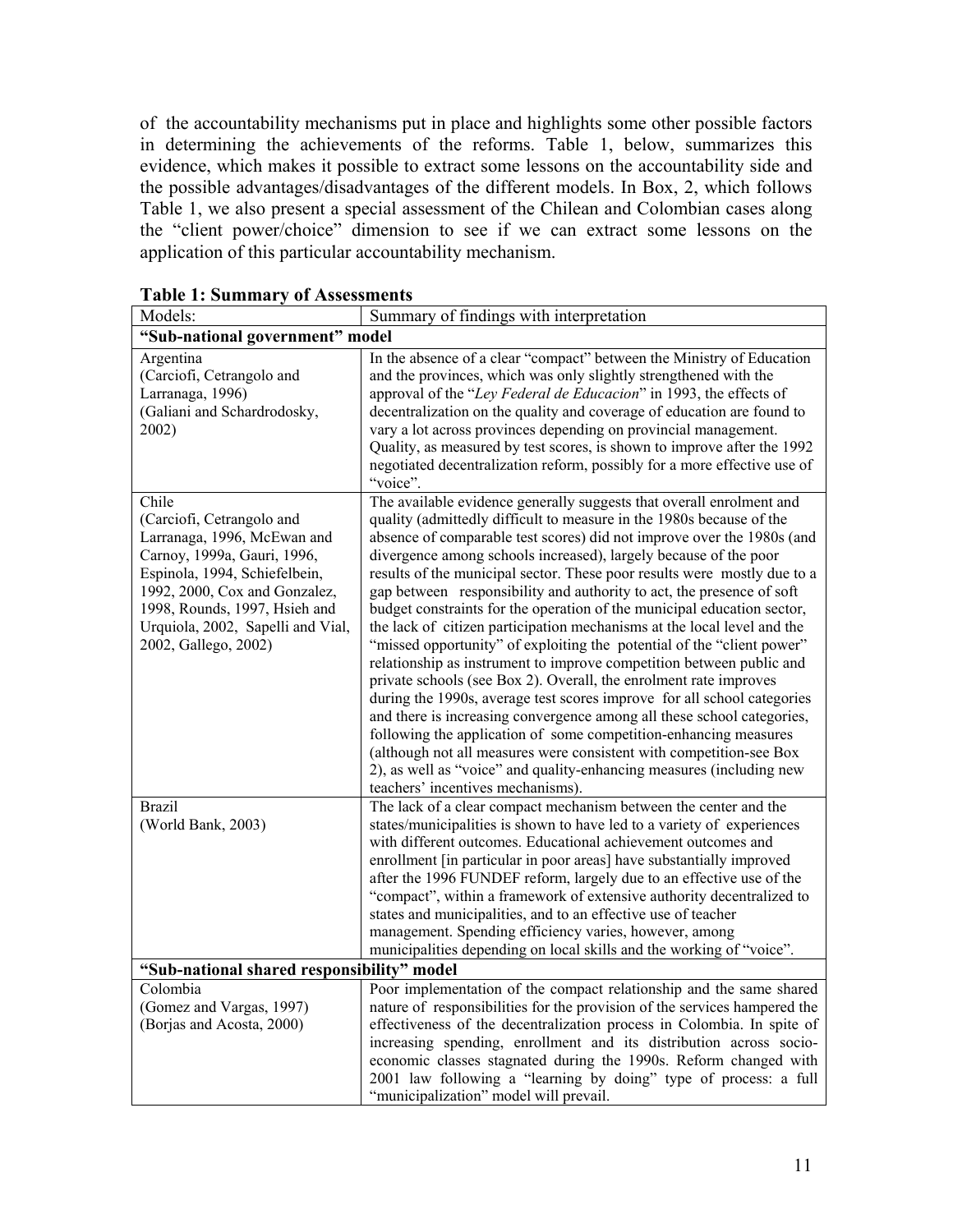| <b>Bolivia</b>                   | The shared responsibility model led municipalities to over-invest and          |  |
|----------------------------------|--------------------------------------------------------------------------------|--|
| (Ruiz and Giussani, 1997)        | the role of the departments is still unclear. However, following the           |  |
| (Faguet, 2000)                   | decentralization reform, investment in education became more                   |  |
|                                  | progressively distributed [favoured poor areas] and more responsive to         |  |
|                                  | local needs, due an effective use of "voice". "Voice" effectiveness            |  |
|                                  | varies across municipalities.                                                  |  |
| "School autonomization" model    |                                                                                |  |
| Nicaragua and El Salvador        | In Nicaragua, school-based decisions on teacher management are                 |  |
| (King and Ozler, 1998)           | shown to have a positive impact on test scores. In El Salvador,                |  |
| (Jimenez and Sawada, 1998;       | enrollment in the rural areas increased massively following EDUCO. It          |  |
| Sawada and Ragatz, 2004)         | is also shown that school-based decisions on teacher management have           |  |
|                                  | a positive impact on class attendance and even, according to the most          |  |
|                                  | recent assessment, educational achievement. In both models, these              |  |
|                                  | positive results are the product of a well designed and effectively            |  |
|                                  | implemented "client power" relationship <sup>14</sup> , accompanied by a solid |  |
|                                  |                                                                                |  |
|                                  | "compact".                                                                     |  |
| Other cases                      | Other evidence suggests that school autonomy in several areas                  |  |
| (Argentina: Eskeland and Filmer, | (financing and/or administrative and/or pedagogical, etc) increases test       |  |
| 2002)                            | scores and other educational achievement indicators and that the impact        |  |
| (Brazil: Paes de Barros and      | of autonomy is strengthened by the use of "client power". It is also           |  |
| Mendonca, 1998)                  | shown in some of the studies that "client power" only has an impact            |  |
| (Chile: Di Gropello, 2002)       | combined with school autonomy. Finally, school autonomy, or                    |  |
| (Honduras: Di Gropello and       | increased school decision-making in local decisions, can promote               |  |
| Marshall, 2004)                  | convergence among rich and poor schools and its impact is likely to            |  |
|                                  | depend on surrounding institutional characteristics.                           |  |

Source: Annex I.

 $\overline{a}$ 

### **Box 2: Decentralization to the sub-national level and "choice": an assessment of the Chilean and Colombian cases**

Colombia introduced in 1992 a secondary education targeted voucher program which, in 1996, involved more than one-fifth of the municipalities and close to 2,000 private schools with the main objective of increasing the transition from primary to secondary education for poor students. Participation of municipalities and private schools in the voucher program was voluntary. Chile, while decentralizing the management of schools to municipalities, also introduced, in 1981, a system of "quasi-vouchers" directed to all municipal schools and non-fee-charging private schools, with the main objective of promoting competition among schools to lead to higher quality and enrollment. We provide below an assessment of these two cases based on the existing empirical evidence.

**Chile** (Carciofi, Cetrangolo and Larranaga, 1996, Gauri, 1996, Espinola, 1994, Schiefelbein, 2000, McEwan and Carnoy, 1999a,b, Rounds, 1997, Hsieh and Urquiola, 2002, Sapelli and Vial, 2002, Gallego, 2002 and Di Gropello, 2002):

During the 1980s, following the introduction of the per-student subsidy, enrolment increased considerably in the private voucher schools (from 14% in 1980 to 32% in 1990) and, controlling for socio-economic status, private subsidized schools seem to perform better than municipal schools (Carciofi, Cetrangolo and Larranaga, 1996, Carnoy and McEwan, 1999b), pointing to positive effects of competition on private schools' performance. However, it is generally recognized in the studies that are largely centred on the 1980s period (Carciofi, Cetrangolo and

<sup>&</sup>lt;sup>14</sup> Although this is somewhat less true in Nicaragua where directors are often said to have too much power within the school councils.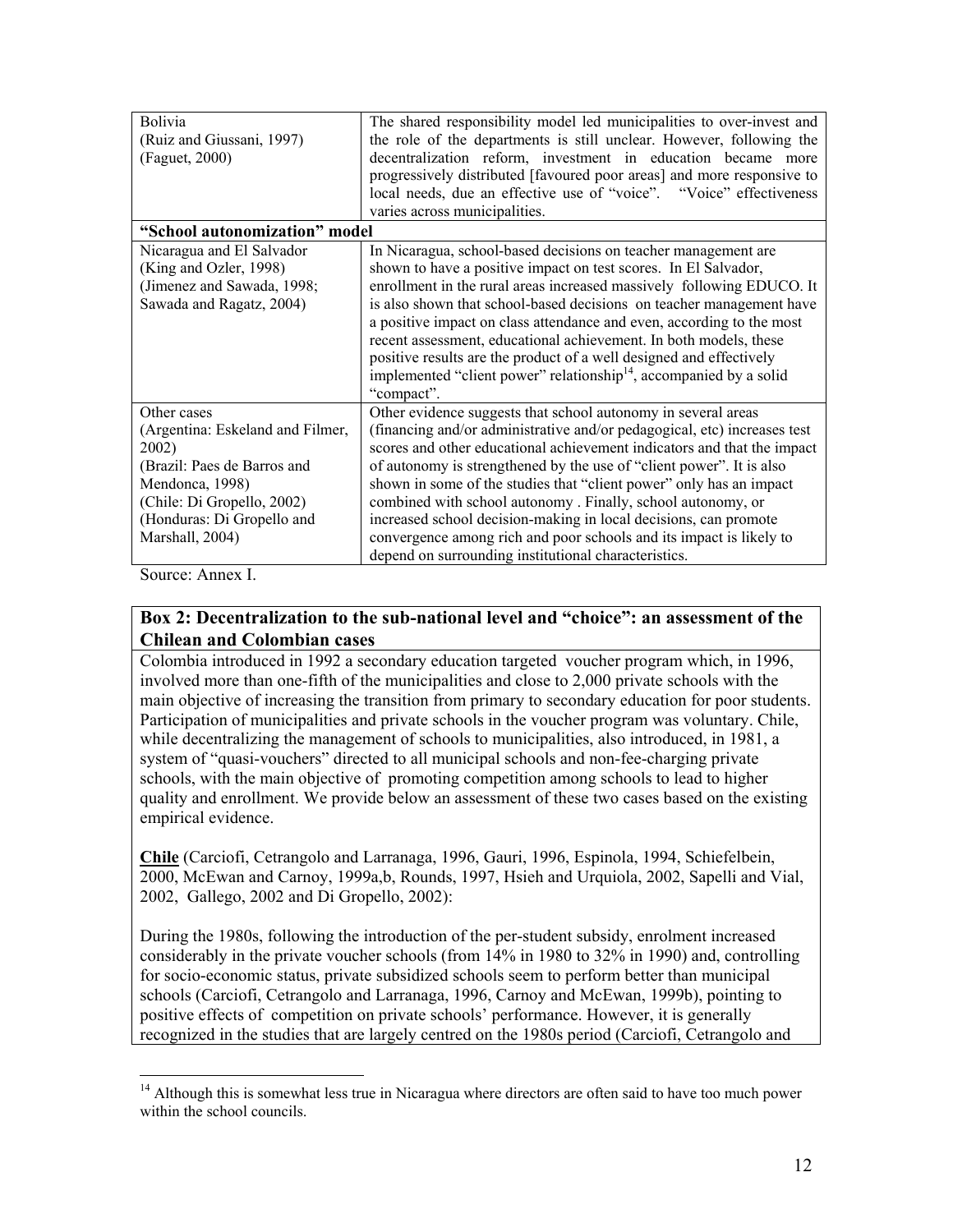Larranaga, 1996, Carnoy and McEwan, 1999a and Hsieh and Urquiola, 2002) that competition among private and municipal schools was hampered by the lack of incentives and capacity of the municipal sector to compete (existence of soft budget constraints at the municipal level, restrictions on municipal decision-making and lack of autonomy and accountability of municipal schools), lack of clear information on relative school performance, and some "cream-skimming" (advantaged and more able students migrate to private schools thanks to informational advantages and private schools select students).

In the 1990s, on the one hand, further constraints on municipal autonomy (teacher statute of 1991) and centrally driven interventions in favour of the poorest/weakest municipal schools complicate even more the working of competition between municipal and private schools (see Di Gropello (2002) for the negative impact of the teacher statute and Sapelli and Vial (2002) for the negative impact of central interventions on competition through the implied differences in percapita budget between the two types of schools); on the other hand, dissemination of standardized school scores (SIMCE scores), increased administrative and pedagogical municipal school autonomy, introduction of school co-financing and improved monitoring of student attendance improve the operation of the voucher system.

The studies centred on the 1990s generally confirm that private subsidized schools perform better than municipal schools (see Sapelli and Vial, 2002) and have improved their performance due to strong incentives to compete (decision-making autonomy, reliance on the voucher or parent cofinancing, etc), therefore concluding that competition/choice was helpful in improving the quality and efficiency of schools (Gallego, 2002). However, the impact of competition on the performance of municipal schools remains more controversial, with some studies (see Gallego, 2002) finding that the improved municipal performance was largely due to competition (hampered by compensatory programs but enhanced by other measures-see above), while others that it was due to the central compensatory programs.

**Colombia (**King and others, 1997, 1999 and Angrist and others, 2002a,b):

The available empirical evidence (King and others, 1997, 1999 and Angrist and others, 20002a,b) suggests that, in the 20% participating municipalities, the program provided an effective way of increasing educational attainment and achievement (college-entrance test scores) for the poor students benefiting from the vouchers (with some evidence of higher achievement, as measured by test scores, among voucher recipients). Among the key factors for this success we can mention: (a) the sound criteria in the selection of the participating municipalities, such as the limited public school capacity and important private sector excess capacity; (b) the participation of private schools with educational quality comparable to public schools; and (c) the effective targeting of vouchers to poor communities, with the introduction of performance incentives for the participating beneficiaries. Political economy considerations (lack of government's commitment, teacher union's opposition) and administrative difficulties (delays in disbursements, burden of program monitoring) led to the discontinuation of the program at the federal level in 1997, which, however, continued in several municipalities up to this day, financed through municipal funds.

### **B. Main Lessons and Challenges Ahead**

### **Some determinants of the success or failure of each group of models**

The assessments presented in Table 1 show that the single most important factor in ensuring the success or failure of a reform is the way the accountability relationships are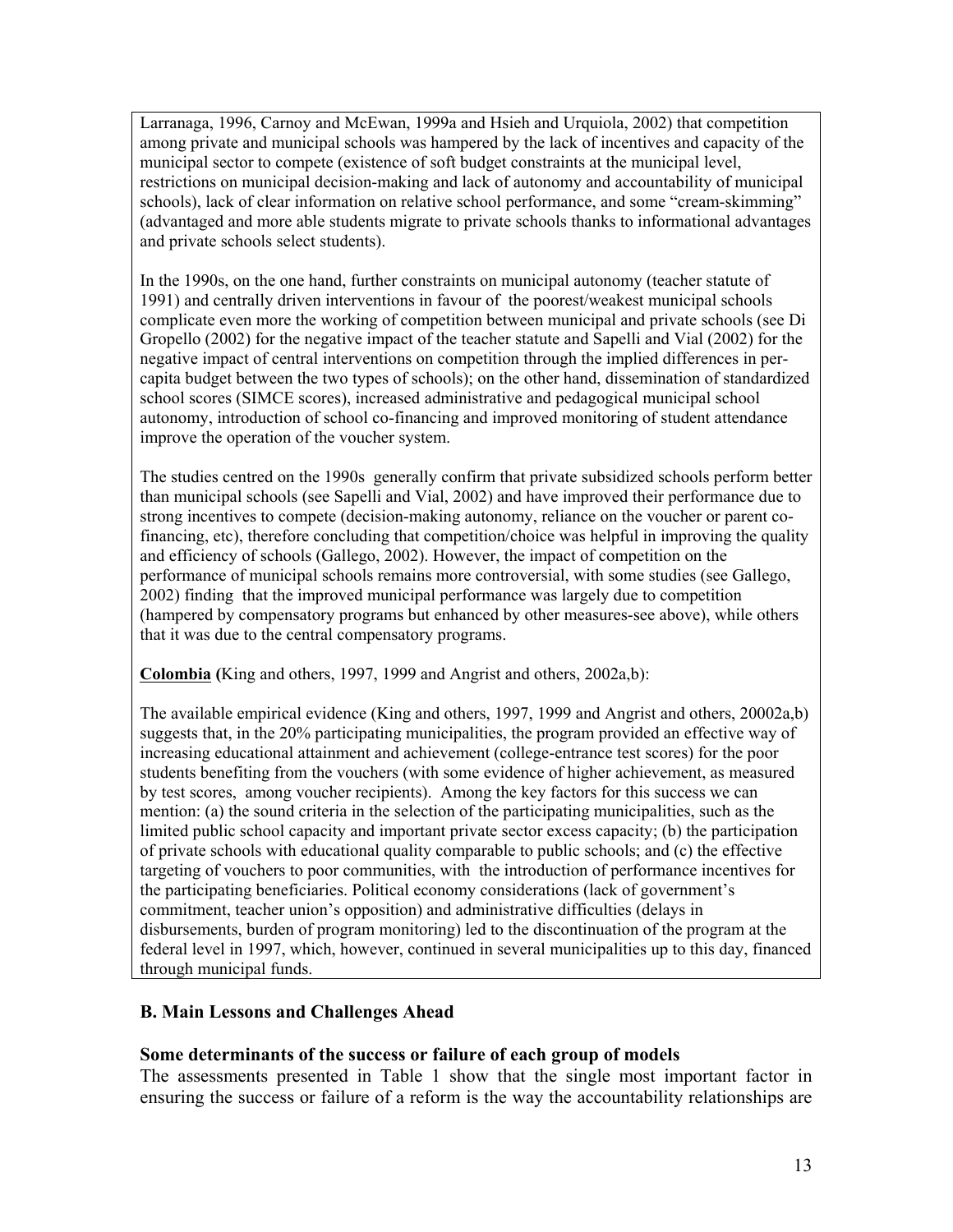set to work within each of the models. At least one "core" set of accountability relationships should work well in each of the models (e.g., "compact(s)" or "voice(s)" in the first and second groups of models, and "client power" or "compact" in the third group) and it is even better if all "core" relationships work well, in a complementary way. For example, cases like Nicaragua and El Salvador appear to have had some positive achievements because all accountability relationships were given the right importance and effectively used, and this also appears to have been the case with the 1996 reform in Brazil; in Argentina, on the other hand, too little weight was given to the "compact" relationship in a framework were "voice" was not always satisfactory, and, in Chile, too little emphasis was put on "voice" and low authority hampered the "compact".

This result is not surprising. Going back to the principal-agent model, the agent, or subnational level, once given decision-making autonomy will often have the temptation to use it opportunistically, i.e. putting its own interests (or the particularized interests of a local elite) before the achievement of the national objective for which decentralization was undertaken in the first place (i.e. improving student learning). In this scenario, mechanisms will need to be found to have the agent acting in the national interest and, typically, these mechanisms will consist of interventions aimed at establishing clear lines of accountability between the central level and the agent (compact) and/or clear lines of accountability between the agent and the community (voice and/or client power). These different lines of accountability will generally have the capacity of complementing each other (for instance, when it comes to monitoring education delivery, local residents or school users will often be able to monitor the attendance of teachers to classes, while the centre will be more likely to have the tools and knowledge to monitor general academic standards). In the absence of any working accountability line, it is unlikely that decentralization will lead to any positive result.

How to get accountability relationships working effectively within each of the models becomes then the key question. This is difficult to establish, but a number of lessons can be extracted from our case studies:

(a) there needs to be a certain level of **consistency** between the model selected and the relationships of accountability on which the emphasis is put: in Chile, the achievements of the reform were hampered by the fact that the special emphasis put on the "client power/choice" relationship was not accompanied by measures to increase autonomy and accountability of municipal schools (too protected from competition), while, at the same time, the "municipalization" model was developed with no focus on the "voice" relationship;

(b) there needs to be **real transfer of authority** to the sub-national units: the gap between responsibility and authority to act hampered the good functioning of all accountability relationships in Chile and some existing evidence suggests that the same is also valid for Mexico. In both countries, centralized teacher management practices represent the stronger management constraint for the sub-national level;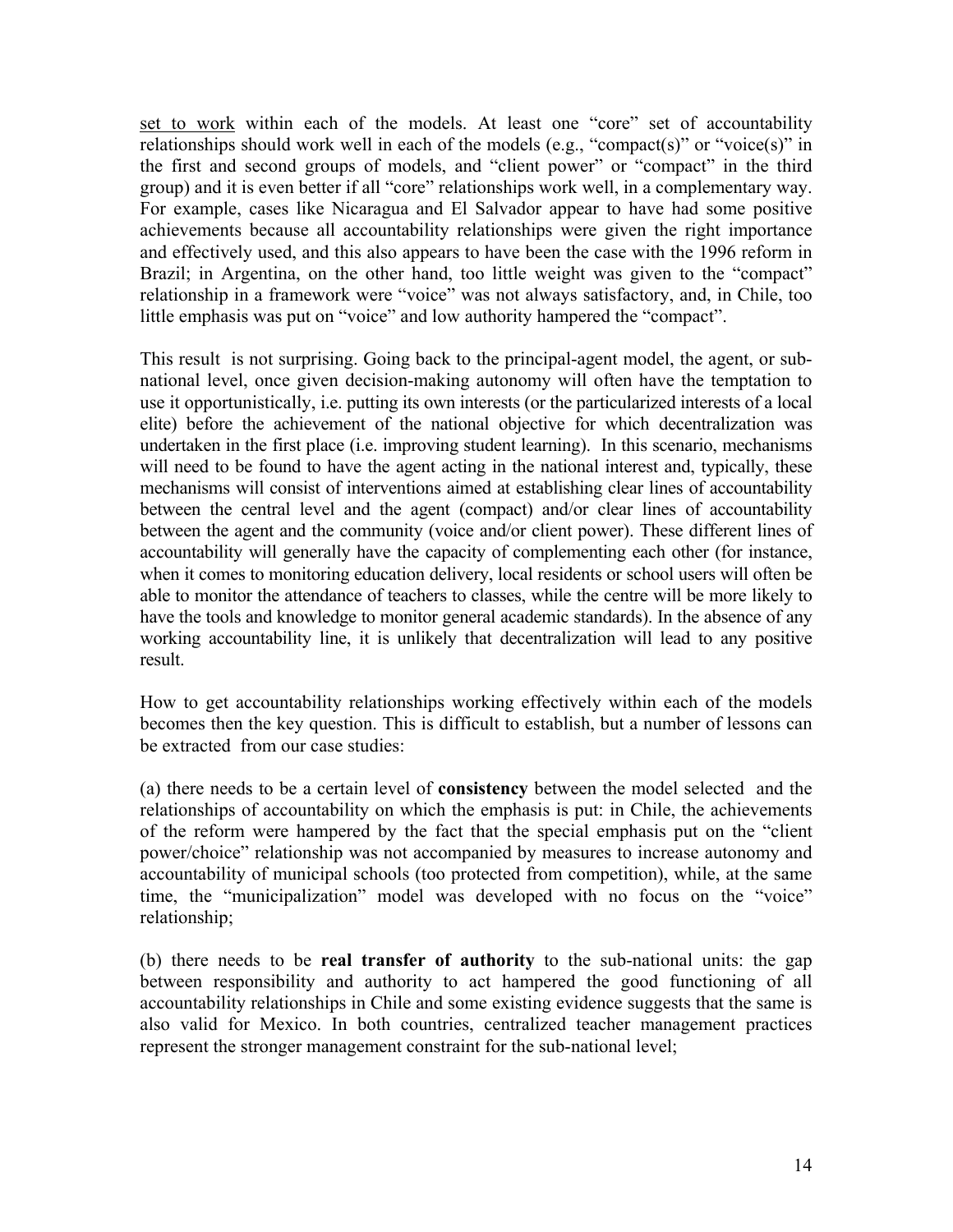(c) **consensual reforms** are more likely to be conducive to strong "voice" and/or "client power" relationships (in a positive sense, this is illustrated by the 1992 "provincialization" in Argentina and the "municipalization" process in Bolivia) and to a sustainable transfer of authority necessary for the good working of all the relationships (in Chile, the creation of a broader-based consensus on the reform in the 1980s would have probably avoided the partial reversal of the reform in 1991 with the approval of a very rigid teacher statute);

(d) how to design and implement effective "compact" relationships. This is a particularly difficult challenge because, going back to the principal-agent model, there will typically be significant information asymmetries between the center and the agent (i.e. the effort and ability of the agent is unobserved) which will complicate the design and implementation of contracts between the parts. There are no clear-cut solutions to this challenge which has been widely debated in the literature. Our case studies do not probably provide "best practices" in this area, but allow us to identify practices that work/are necessary to develop effective accountability lines between the center and the agent, divided in two main groups:

- Practices aimed at inducing efficient and equitable behaviors:
- (i) clear definition of all actors' responsibilities, through well-designed legal and/or administrative instruments (Education Laws, Transfer Agreements, etc): Chile and Nicaragua have been successful in defining relative responsibilities through administrative transfer agreements, while Colombia, where responsibilities became quickly blurred across actors, recently introduced a comprehensive Education Law which establishes quite clearly relative responsibilities;
- (ii) use of simple fund allocation formulae, such as per-student fund allocations (capitation grants): Chile and Brazil have been successful in applying this fund allocation mechanism, which is particularly useful to increase enrollment, Colombia will adopt it after the failure of its overly complicated formulae;
- (iii) use of hard budget constraints for local governments (and schools): the efficiency of the municipal sector and its capacity of competing against the private sector was weakened by the existence of soft budget constraints for municipalities (and schools) in Chile; soft budget constraints for municipalities also encouraged Colombian municipalities to hire teachers and run deficits; the importance of sound local fiscal behaviour is also confirmed by the recent evidence on Argentina (the positive impact of decentralization on test outcomes decreases as the provincial deficit increases);
- (iv) use of per-capita spending targets instead than formulae attempting to measure basic needs, poverty, etc, indicators too subject to "adverse selection" problems: Brazil obtained equitable results by fixing national floors in per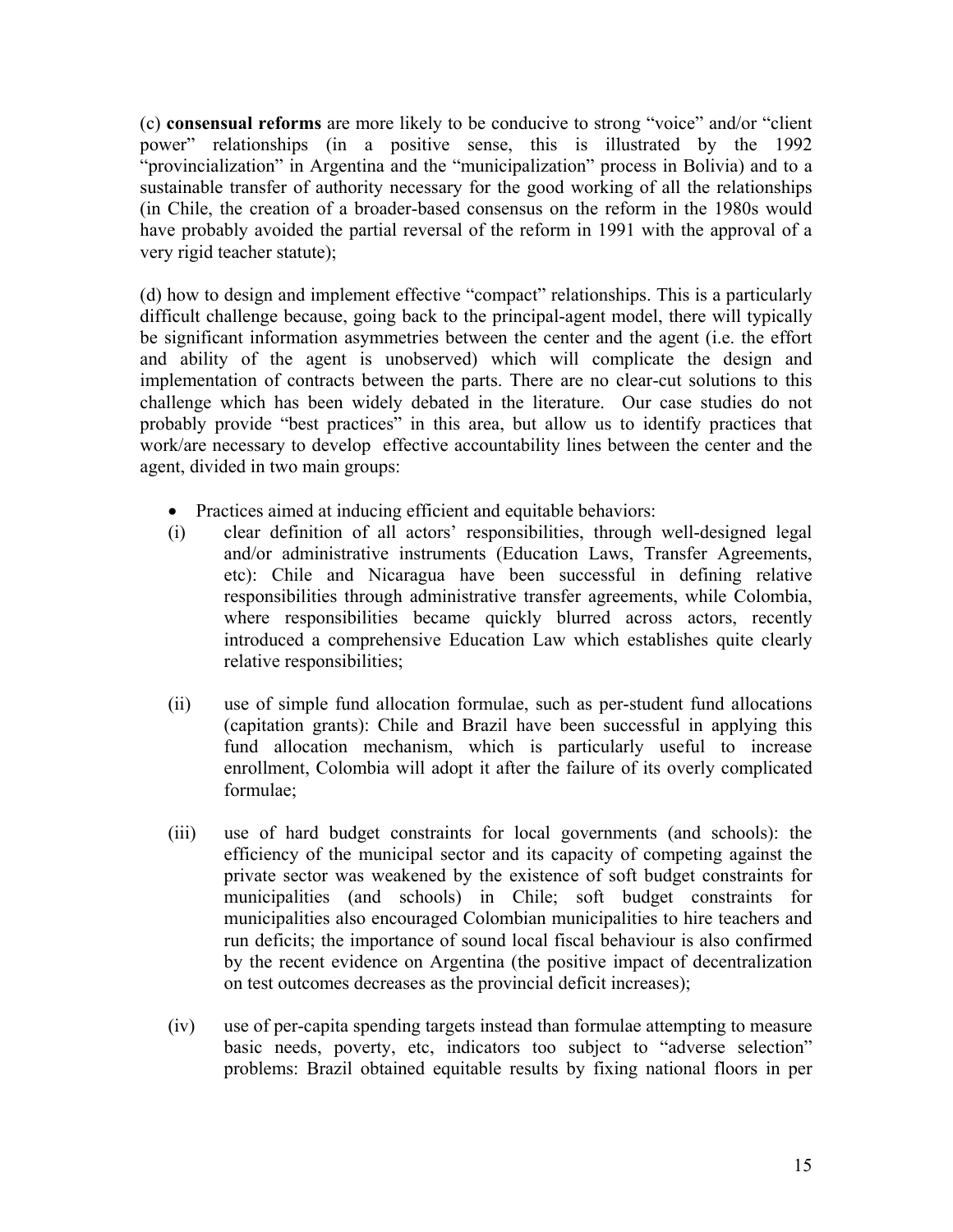student educational spending, while Colombia did not using complicated equity-adjusted formulae.

- Practices aimed at improving information:
- (i) development of monitoring/supervisory systems through: (a) the strengthening of central auditing functions, including the capacity of keeping track of public resources: Nicaragua, for instance, added a new central department in the Ministry of Education, whose main function was the one of auditing the finance and handle the fiscal administration of the new decentralized system; while Mexico failed to really improve central auditing practices; and (b) the effective use and/or establishment of a regional deconcentrated monitoring structure, such as in Chile with the role of provinces in the monitoring of student attendance or in El Salvador with the establishment of EDUCO central and regional offices with specific coordination, supervision and support tasks;
- (ii) development of evaluation systems through the introduction and systematization of standardized testing: Chile was, for instance, successful in introducing at the end of the 1980s a national standardized testing system, called SIMCE, which allowed the government and all other actors involved in education (teachers, parents, etc) to have objective information on municipal and school performance; most other countries have by now introduced some form of standardized testing, although not necessarily on a national scale.

(e) how to implement effective "voice" relationships. In a setting where asymmetries of information between the centre and the sub-national level are pervasive, the role of the community (either through the long route to accountability, i.e. voice, or through the short route, i.e. client power) will be all the more important to help providing the incentives for effective service delivery. Our case studies indicate that to create an effective accountability relationship between the community and the sub-national government, a first necessary step will be the organization of **local/regional elections**: in all countries, these elections were, at least to some extent, used as a tool to express preferences on education (which does not necessarily happen in national elections, dominated by other topics). To provide more strength and continuity in this accountability relationship, the cases studies also show, however, that the establishment of well-functioning and truly representative **civic organizations** with extended reporting and monitoring responsibilities will be necessary: in Bolivia, for instance, special oversight committees were created in all municipalities to oversee municipal spending and propose new projects with, on average, satisfactory results; while in Brazil, the establishment of local social councils led to rational/ efficient behavior in several municipalities. Still, regarding civic organization, our evidence also shows that, although these arrangements might coordinate and convey voice effectively, often they lack the means of enforcing change, raising an issue of "voice" effectiveness.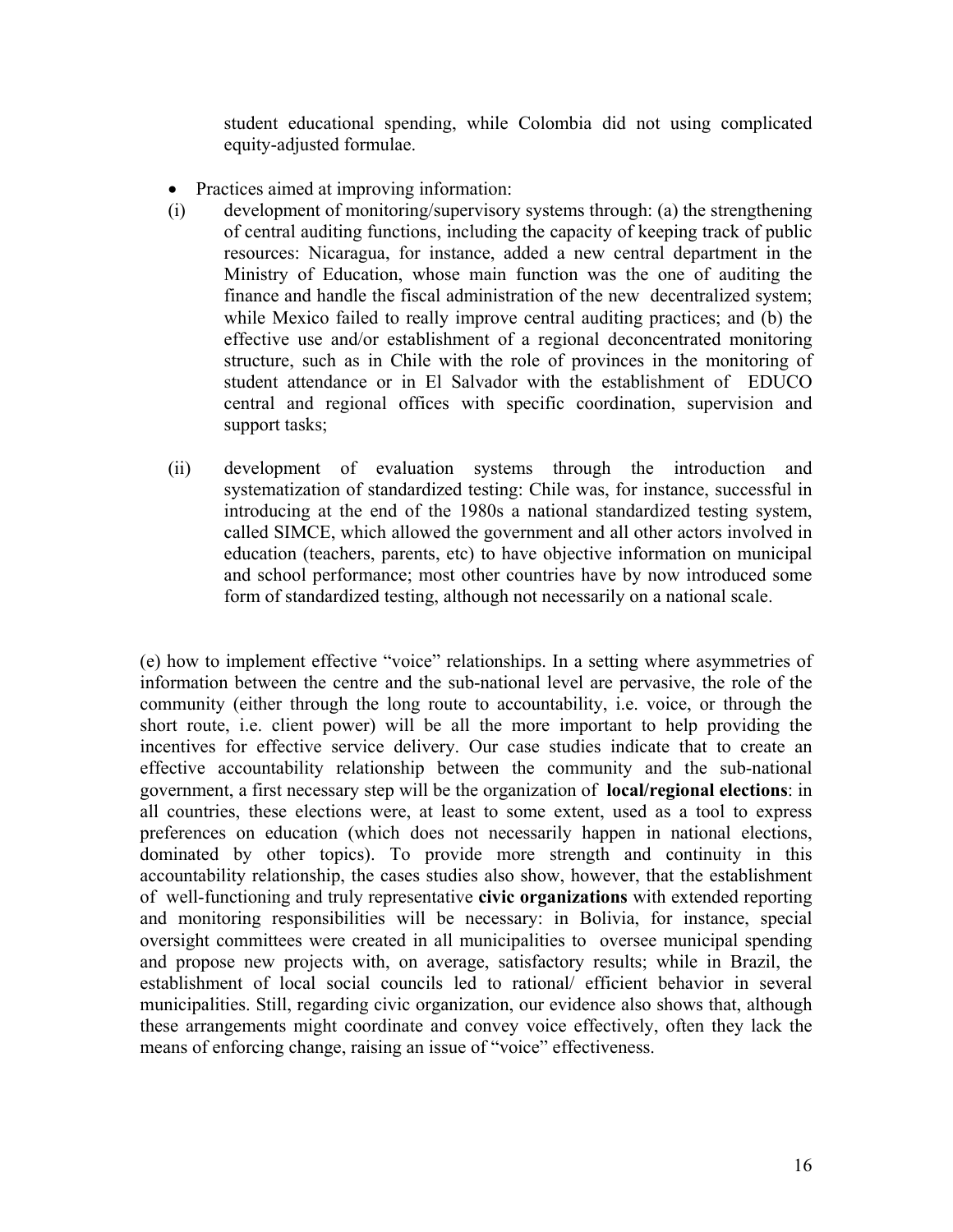(f) how to implement effective "client power" relationships based on a "choice" strategy. How choice between providers can lead to better educational outcomes is another widely debated issue, to which we can only provide some partial response based on Chile and Colombia. We can make the following points (based on the evidence presented in Box  $2)$ :

- (i) Applying a national voucher system with the aim of promoting competition among schools will generally require different pre-conditions (and generally more stringent) that a system of targeted vouchers aimed at sending low income students to private schools;
- (ii) Conditions on the supply-side for the national voucher system include the need to ensure that (a) all schools have the incentive and capacity to compete: significant levels of school decision-making autonomy and hard budget constraints will be important elements here; and (b) all schools report thoroughly their student enrollment: effective monitoring systems will be important here;
- (iii) Conditions on the demand-side for the national voucher scheme include the need to ensure that (a) all final beneficiaries of the services have information on relative school performance: introduction of standardized testing and publication of the schools' results is an important element here; and (b) students are free to move among schools: regulation of schools' selections practices would be useful here;
- (iv) Conditions on the supply-side for the targeted voucher scheme include the need for substantial private sector excess capacity and participation of private schools with educational quality at least comparable to the one of public schools;
- (v) Conditions on the demand-side for the targeted voucher scheme include the need for effective targeting of the vouchers to poor communities, effective mobility of students across the participating schools, and effective monitoring of student attendance and performance;
- (vi) Conditions common to these two schemes will include the establishment of effective systems to monitor student attendance and regulate schools' student selection practices.

(g) how to implement effective "client power" relationships based on a strategy of parent participation. Our case studies show that this accountability relationship will be strengthened by the introduction of elected **school councils** with substantial responsibilities in service delivery (responsibilities in the hiring, firing and monitoring of teachers will be particularly important), also implying substantial school decision-making autonomy: Nicaragua and El Salvador were both successful in empowering parents through the creation of generally well functioning elected school councils.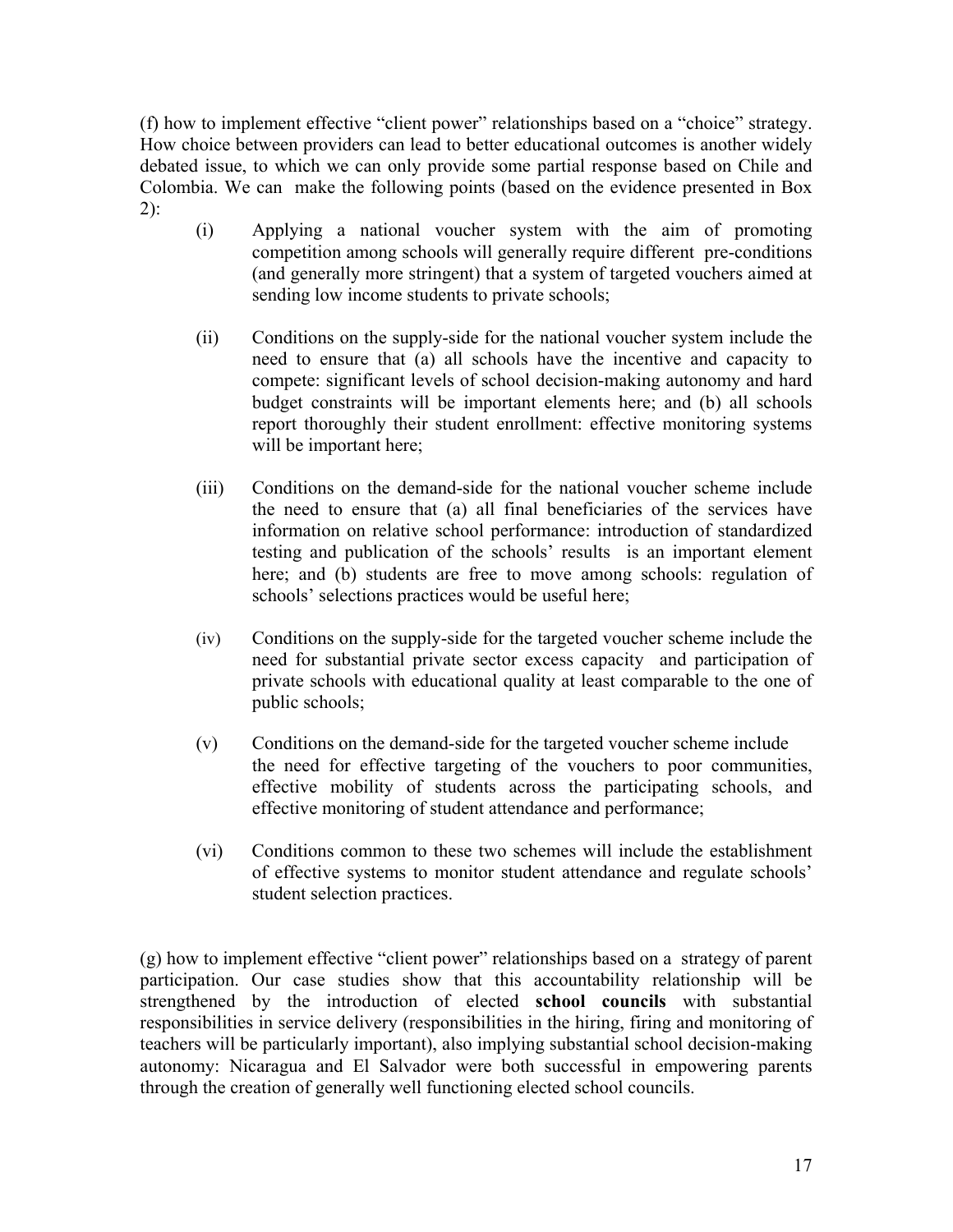### **Is there a model better than another ? What are the common challenges ?**

Our analysis also allows us to go beyond the analysis of each group of models to make some comparisons across groups and countries and detect more general challenges and future directions in selecting "successful" models. Five main points can be made here.

- *Avoiding complicated models:* The experiences of Colombia and, to a minor extent, Bolivia seem to indicate that the second group of models, involving more than one political sub-national actor in service delivery with complementary functions, makes the creation of an effective accountability system particularly difficult. The difficulty of this challenge might advise for a simpler delivery model (and this is the trend currently pursued by the Colombian reform);
- *Increasing school autonomy and the scope for "client power":* Several case studies that we have reviewed indicate a positive impact of school decisionmaking autonomy in some areas on the quality and even equity of education. This seems to suggest that decentralizing responsibilities to the school in some areas, and particularly in the teacher management area, makes it possible to maximize the use of local information and accountability mechanisms. It seems that in Nicaragua and El Salvador, for instance, decentralized teacher management was made particularly effective by parents' enhanced control on teachers, that is by the expression of "client power". Does, therefore, the relative success of school autonomy suggest that an education delivery model which enhances the "client power" relationship is more likely to succeed that models which emphasize "voice" (such as the sub-national government models) and/or "compact" ? This is an interesting question to which it is difficult to give a reply. It is likely that, given the peculiarities of the educational process (proximity to the final users, continuity in the provision of the service, limited teachers' informational advantages), the scope for user participation is particularly important in education and needs to be fully exploited. This does not mean that "client power" alone is sufficient to ensure that all the benefits of decentralization materialize: a solid "compact" will also be needed to ensure the fulfillment of coverage, efficiency and equity targets (in Nicaragua and El Salvador, for instance, parents have been particularly effective in monitoring teacher behavior and the allocation of school funds, ensuring the achievement of efficiency and quality targets, but it is the Ministry of Education that, through its financial transfers tied to the number of students and continuous monitoring, ensures minimum levels of coverage, equity and efficiency). Similarly, "voice", i.e. the so-called "long route" of accountability, still has a role to play insofar as local communities through their influence on national and/or sub-national governments will have, at a minimum, an impact on the establishment of the overall legislative, administrative and financial framework of education delivery. **To sum up, within an education delivery model, there seems to be ground for maximizing the scope for "client power" through an increase in school decision making autonomy, at least in certain areas, without, however, losing the contribution that can be given by the other accountability relationships.**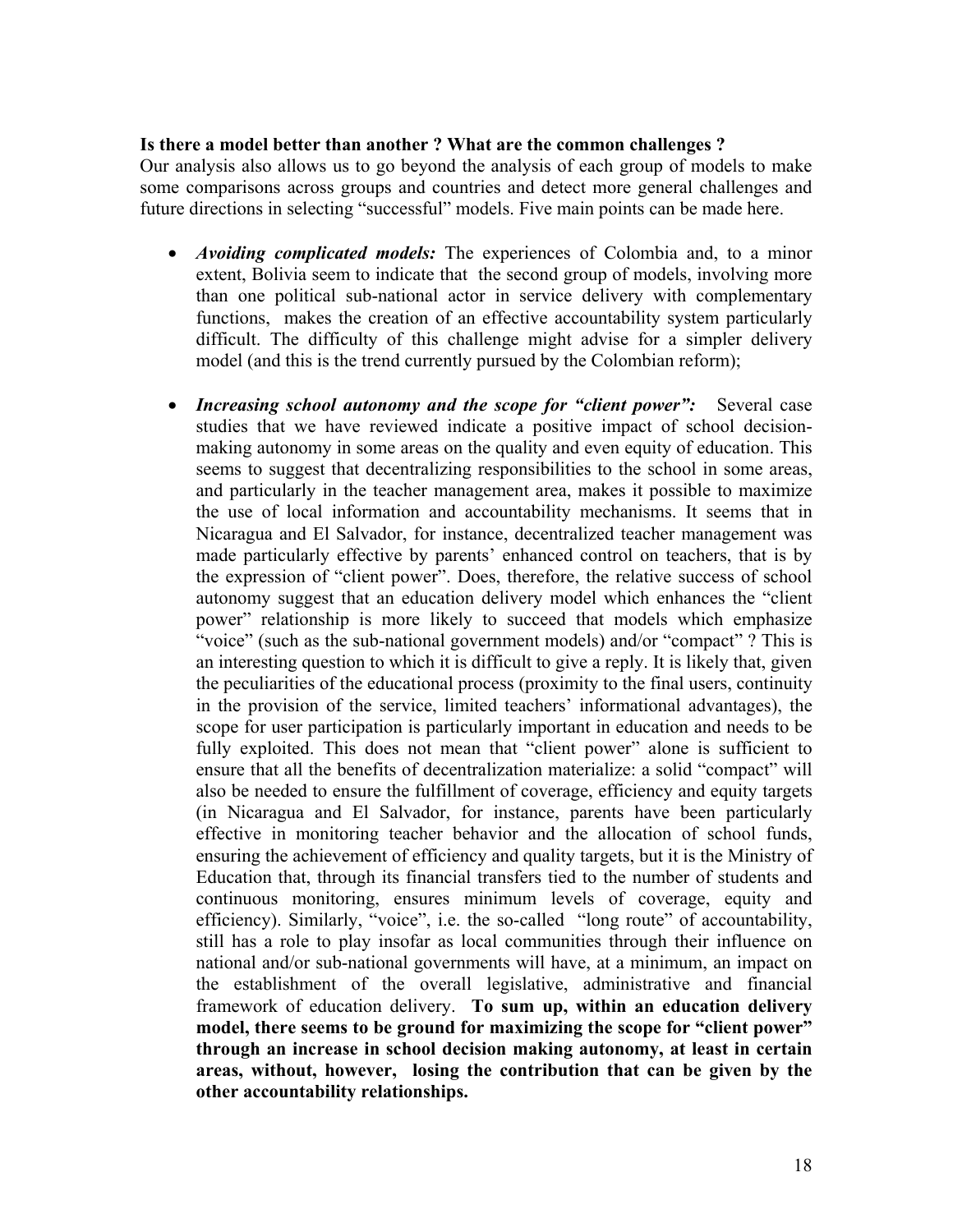In practice, what this conclusion implies for the models of the first two groups, where intermediate political actors are the main actors responsible for the delivery, is that these models need to increase the role of schools as decision making actors. As we have seen above, this is essentially happening in most Latin American countries. This new trend introduces new challenges in these models. Should the school directly be put at the center of the delivery model (like in the "school autonomization" model) and all other actors, which have an established institutional history in the country, be simply used as "support" actors with a monitoring/supervisory role ? Or should these actors still have a number of responsibilities, for instance in infrastructure and teacher management, and, therefore, an efficient way of sharing responsibilities across multiple actors should be found ? This second type of model would have the advantage of exploiting all accountability relationships (since, for an issue of size, "voice" will be more effective at the sub-national than at the national level), but might be difficult to manage for the reasons highlighted above (see "avoiding complicated models"). This challenge is or will be particularly difficult for non federal countries like Chile, Colombia and Bolivia, which are trying, to different extents, to increase school autonomy in the context of systems where the MOE still has a lot of authority and the sub-national governments are generally middle sized, with the consequence of having three or even four levels of delivery. **Essentially, more evidence would be needed on the type of institutional setting that would create the best environment for increased school autonomy in the countries where schools have not been at the center of the process up to now (i.e. countries of the first two groups).** 

• *Putting more emphasis on the "management" accountability relationship and sustainability issues:* as countries increase school autonomy there will also be more scope for acting on the "management" relationship, which is essential given that teachers are the most crucial actor in the educational process and improving teachers' incentives to provide quality education should therefore be part of each reform attempt. In Nicaragua, El Salvador and Honduras, for instance, teachers' incentives to perform effectively have been enhanced through higher school decision-making and higher parental participation (and in fact, the focus on teacher management can partly explain the effectiveness of these decentralization reforms). An improvement of teachers' incentives, if we see that as the ultimate objective, could, however, also take place through the implementation of other decentralization models (this is the case of Brazil, for instance, where the FUNDEF reform was accompanied by the explicit target of improving the salaries, qualifications, career prospects and performance of teachers, in particular in the municipal system) or even separately from decentralization (this is the case of Chile where the school-based monetary rewards to be distributed to teachers are decided by the center), illustrating cases of improved teacher management which do not necessarily involve decisions at the school level. **In any case, the empirical evidence shows that the "management" accountability relationship, interpreted in a broader sense to include all cases of improved teacher**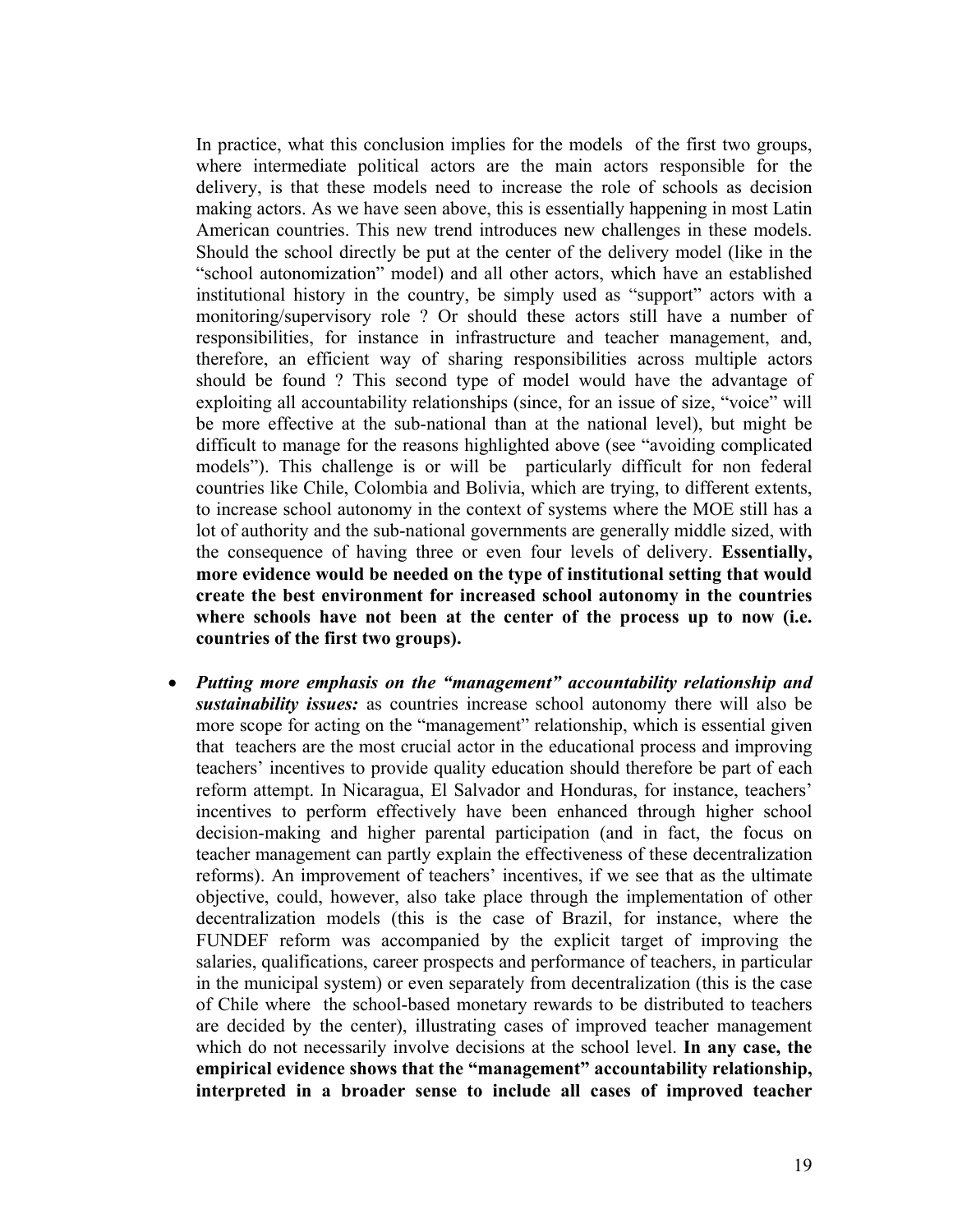### **management, needs to be given special emphasis in education delivery models.**

This is all the more important giving the strength of teacher unions in Latin America. Teacher unions can be said to constitute another main component of each of the models, with their own relationships towards each of the main actors of the models (the national and sub-national governments, schools, etc). As decentralized teacher management to the sub-national or school level is generally part of a decentralization reform, teachers unions are directly concerned about the reform. There is hardly any empirical evidence on how teacher unions' behavior influenced the outcomes of the reforms, what is sure, though, is that, in some cases, because of their disagreement, reforms were either blocked (case of Mexico during several years), made less extensive or partially reversed (case of Chile with the approval of the rigid 1991 Teacher Statute). There were also other cases, like the Central American ones, where rigid teacher statutes were simply circumvented by establishing a parallel teacher hiring and firing system at the school level (i.e. leading schools to manage teachers outside the limitations imposed by the teacher statute). In all cases, the same sustainability of the reform is at stake. Essentially, teacher unions are often worried that decentralization will mean losing a number of privileges associated with the teacher profession (openended employment status, etc) and, therefore, will often be opposed to the reforms. In this scenario, instead of excluding them from any debate and decision, measures will need to be found to bring them on board. Compensating the possible lost privileges on the type of appointment by special pecuniary rewards and new possibilities of professional development, through well-designed teachers' incentive policies, could be a way to go, explaining why good teacher management policies are so important (the dialogue with teacher unions improved in both Chile and Mexico after the introduction of the recent teachers' incentives mechanisms). On another scale, countries like El Salvador and Nicaragua have managed to attract teachers in the autonomous schools through a policy of high salaries and other benefits (in contrast to Honduras): the parallel teacher system still exists, however, raising a persistent sustainability issue.

• *Learning from the "best performers" within the country:* We should also add that there is evidence of substantial heterogeneity in the performance of the education delivery model within the same country. In other words, the same delivery model can be producing different outcomes depending on the state, province, municipality of the country. This suggests that, in some cases, before trying to modify the model (or as we modify it), it would be worth trying to improve our understanding of why some sub-national governments do better than others and find effective ways of sharing these "good practices". It is likely that the main determinants of performance at the local level are similar to the ones we have already established and, therefore, that the good functioning of the accountability mechanisms be essential. The cases of Brazil and Bolivia, where the good functioning of the social councils and monitoring committees effectively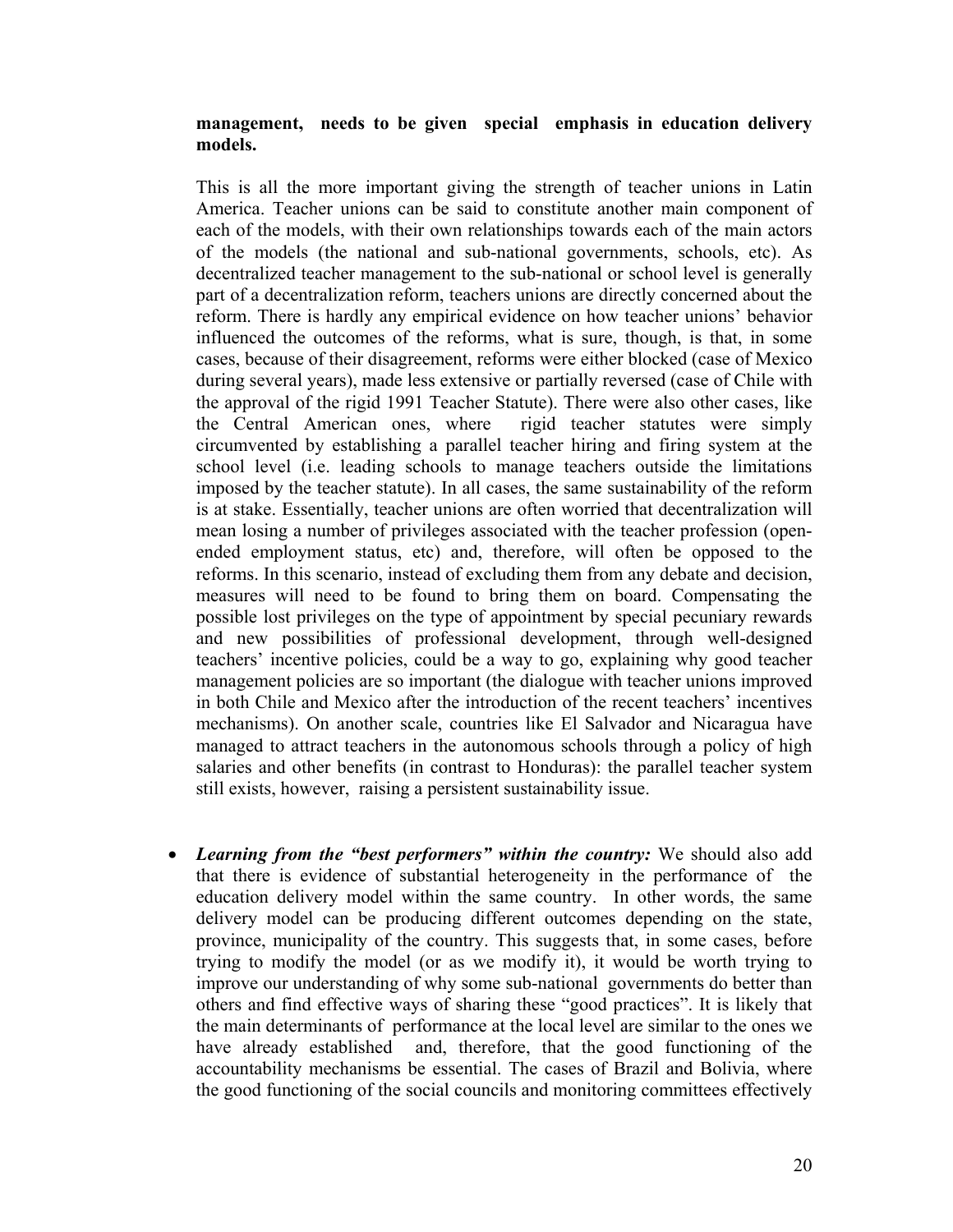empowered the local communities in some municipalities making a substantial difference at the local level, illustrates this point. There might, however, be other factors specifically related to local management practices which explain the differential in performance. As suggested by the current delivery model in Argentina and the school autonomy experiences in Brazil, different institutional, fiscal and political characteristics of each state or province might produce different results in different parts of the country. **An important challenge ahead would be the one of detecting the "best performers", establish why they are "best performers" and find ways to move the sub-national governments whose performance is not as good to learn from these "best performers"**.

• *"Learning from other countries" or "learning by doing"*: Finally, identifying the "right" model and institutional set-up for each country is not an easy task and the main issue here is how to proceed to make this happen. A first way of proceeding would be through an effective sharing of international experiences in decentralization reforms, so as to "learn from the mistakes" of other countries and avoid wasting time and funds in badly designed reforms. Along this line, Bolivia might have a possibility now to learn from Colombia and instead of deepening the "shared responsibility" model, skip that stage and go for a straight "municipalization" one. This is a useful path which, however, needs to be taken with care to avoid comparisons among very different countries.

Another way of proceeding is simply by "learning by doing". In fact, this is what most of the countries of the region have done (see Chile, Colombia, etc) and this raises the question of how "learning by doing" can be most effectively implemented so that it can consolidate or change the direction of a reform when necessary. Do we need to set in place precise evaluation strategies from the beginning of the reforms which allow us to measure the progress of the reform in time, or simply be sure that a good enough monitoring system is in place to make ex-post assessments possible ? The first methodology was applied in Nicaragua, through the evaluation strategy of the *"centros autonomos"* put in place in 1995, while the second one in El Salvador, through the practice of publishing ex-post assessments of the year (*"Informes Anuales de Labor"*), and Chile, through the nation-wide implementation of standardized testing which gave rise to several expost assessments of the 1980's reform. Following the ex-post assessments, in El Salvador it was decided to extend somewhat the EDUCO model to traditional schools and in Chile to gradually modify the decentralization model. **Overall, another challenge ahead is the design of strategies which would make it possible to maximize the impact of "learning from others" and "learning by doing**" (for instance, an issue here is how to design a "learning by doing" strategy not too costly but which can provide timely feed-back).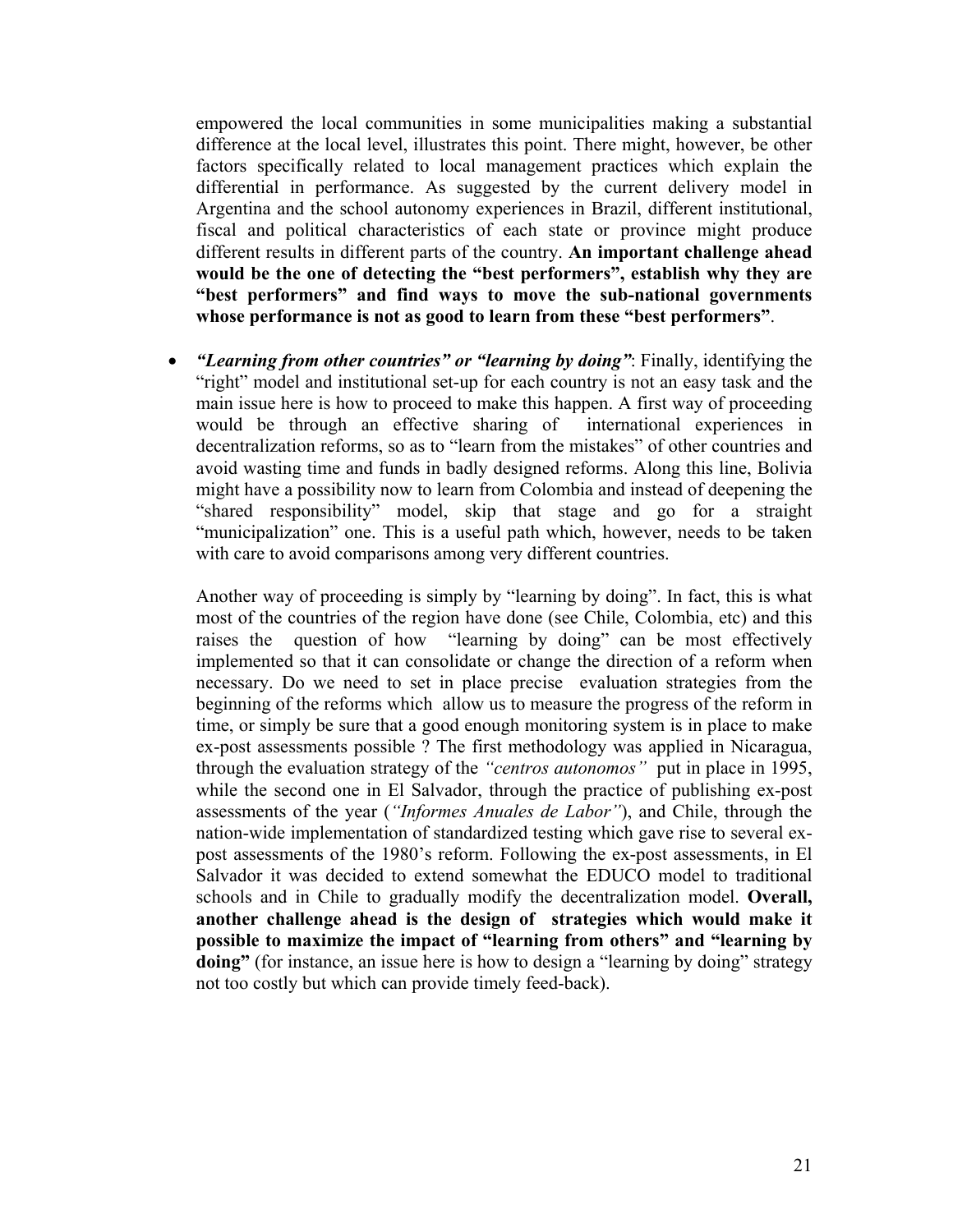### **ANNEX I. CASE STUDIES**

#### **A. Available case studies on the "sub-national government" model**

#### **Argentina**

**In the absence of a clear "compact" between the Ministry of Education and the provinces, which was only slightly strengthened with the approval of the "***Ley Federal de Educacion***" in 1993, the effects of decentralization on the quality and coverage of education are found to vary a lot across provinces depending on provincial management. Quality, as measured by test scores, is shown to improve after the 1992 negotiated decentralization reform, possibly for a more effective use of "voice".** 

#### **Evidence:**

 $\overline{a}$ 

An informal, mostly descriptive, assessment carried out by Carciofi, Cetrangolo and Larranaga in 1996 shows that following the 1978 first decentralization process, while all provinces increased expenditure in education and the overall national primary enrollment rate increased, the size of the increase and the allocation of that increase across alternative uses (hiring of new teachers, salary increases, new investments, etc), as well as the evolution of the primary enrollment rate, varied substantially across provinces depending on indicators of fiscal solvency, other provincial constraints (like the weight the trade unions) and specific provincial educational choices. Similarly, a formal evaluation (Galiani and Schardrodosky, 2002) of the 1992 process of secondary education decentralization to the provincial level<sup>15</sup>, finds overall significant positive effects of the "provincialization" of education on the quality of education measured by standardized test scores<sup>16</sup> but that this impact depends significantly on the provincial fiscal result, as measured by the provincial fiscal deficit/surplus (i.e. the positive impact of decentralization on test outcomes decreases as the provincial deficit increases). The two papers also indicate that the "voice" accountability mechanism as control over local politicians or local participation in education management does not seem to have played a major role in the achievement of certain educational outcomes, largely because of the sizes of the provinces<sup>17</sup>. However, above all in the negotiated/consensual 1992 reform, it is also shown that there was still at work a "voice through vote" mechanism which is likely to have led voters to concentrate on education issues at the

<sup>&</sup>lt;sup>15</sup> This study exploited the fact that decentralization took place gradually between 1992 and 1994 and therefore induced an exogenous variation in the administration of secondary schools across units and time to assess the impact of decentralization on test scores using a difference-in-difference estimator (two-way fixed effect error component model). More specifically, the identification strategy exploits the fact that the exposure to education decentralization of a final year secondary school student varies both by province and student cohort (i.e. it also assumes that test scores are correlated to the number of years that a student spends under one or the other administration regime). The model also controls for the possibility that unobservable factors cause the evolution of test outcomes to differ across provinces, thereby violating the common time effects assumption, by estimating a difference-in-difference of the difference of public and private test outcomes and for the existence of heterogeneous impact of decentralization on test outcomes through interactions between the decentralization variable and other covariates.<br><sup>16</sup> The paper finds that, on average, between 1994 and 1998, test outcomes of public schools improved 1.2

standard deviations of its distribution as a result of the decentralization process.

<sup>&</sup>lt;sup>17</sup> In Galiani and Schardrodosky, 2002, this is shown by the fact that the interaction between provincial size and the decentralization variable is not significant which can simply be interpreted as an indication that at a large size, size does not really matter anymore.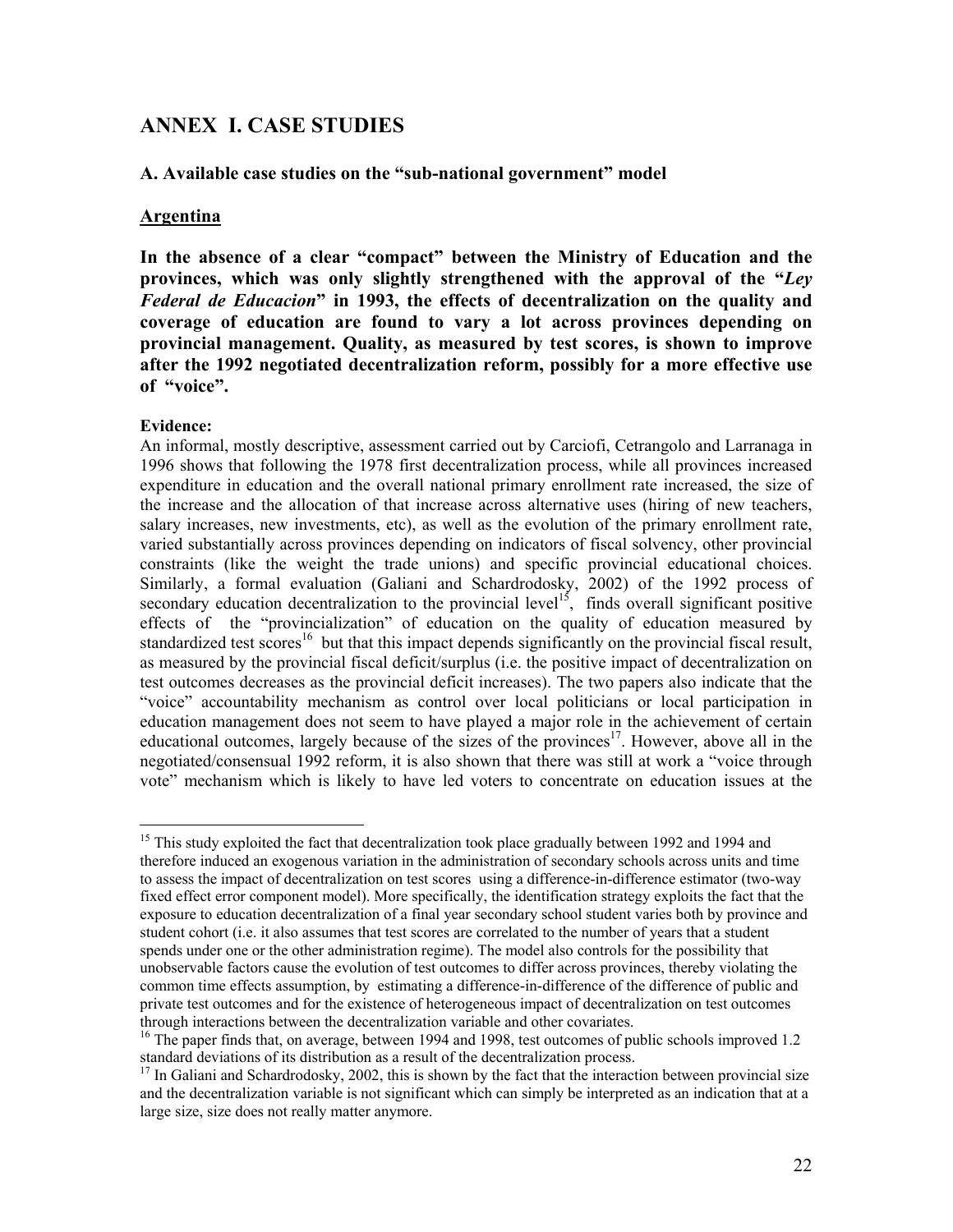provincial level and, say, macroeconomics at the national level<sup>18</sup>, explaining the incentive to increase and, to some extent, allocate according to needs, education spending at the provincial level.

### **Chile**

**The available evidence generally suggests that overall enrolment and quality (admittedly difficult to measure in the 1980s because of the absence of comparable test scores) did not improve over the 1980s (and divergence among schools increased), largely because of the poor results of the municipal sector. These poor results were mostly due a gap between responsibility and authority to act, the presence of soft budget constraints for the operation of the municipal education sector, the lack of citizen participation mechanisms at the local level and the "missed opportunity" of exploiting the potential of the "client power" relationship as instrument to improve competition between public and private schools.** 

**Overall, enrolment rates improve during the 1990s, average test scores improve for all school categories and there is increasing convergence between all these school categories (i.e. municipal vs. private, subsidized or not, and private subsidized vs. private schools), following the application of competition, "voice" and qualityenhancing measures.** 

### **Evidence:**

Most existing studies on Chile do not strictly focus on the assessment of the "municipalization" process itself but compare, often through cross-section education production functions which include dummies to capture the type of school management, the performance of municipal with private subsidized schools (which also receive the public sector subsidy) to assess relative management efficiency and see how competition impacted the quality of municipal schools. We provide below a general storyline of what the Chilean experience of decentralization with "choice" seems to have shown.

During the 1980s, following the introduction of the per-student subsidy, enrolment increased considerably in the private voucher schools (from 14% in 1980 to 32% in 1990) and, controlling for socio-economic status, private subsidized schools seem to perform better than municipal schools (see Carciofi, Cetrangolo and Larranaga, 1996, Carnoy and McEwan, 1999b), pointing to positive effects of competition on private schools' performance. However, it is generally recognized in the studies that are largely centred on the 1980s period (see Carciofi, Cetrangolo and Larranaga, 1996, Carnoy and McEwan, 1999a and Hsieh and Urquiola, 2002) that competition among private and municipal schools was hampered by the lack of incentives and capacity of the municipal sector to compete (existence of soft budget constraints at the municipal level, restrictions on municipal decision-making and lack of autonomy and accountability of municipal schools), lack of clear information on relative school performance, and some "creamskimming" (advantaged and more able students migrate to private schools thanks to informational advantages and private schools select students)<sup>19</sup>. As a consequence, the available evidence

 $\overline{a}$ <sup>18</sup> This point is developed in the comments of Mariano Tommasi to Galiani and Schardrodosky, 2002.

Tommasi mentions that: "education might have become the focus of provincial electoral concerns".<br><sup>19</sup>In particular, McEwan and Carnoy (1999a), adopting both a first-difference and difference-in-difference specification over the 1982-1996 time period, estimate the impact of competition on public school quality and reach the conclusion that competition did not lead to increased quality, mentioning the lack of municipal school autonomy as one of the main reasons for this; while Hsieh and Urquiola (2002) find that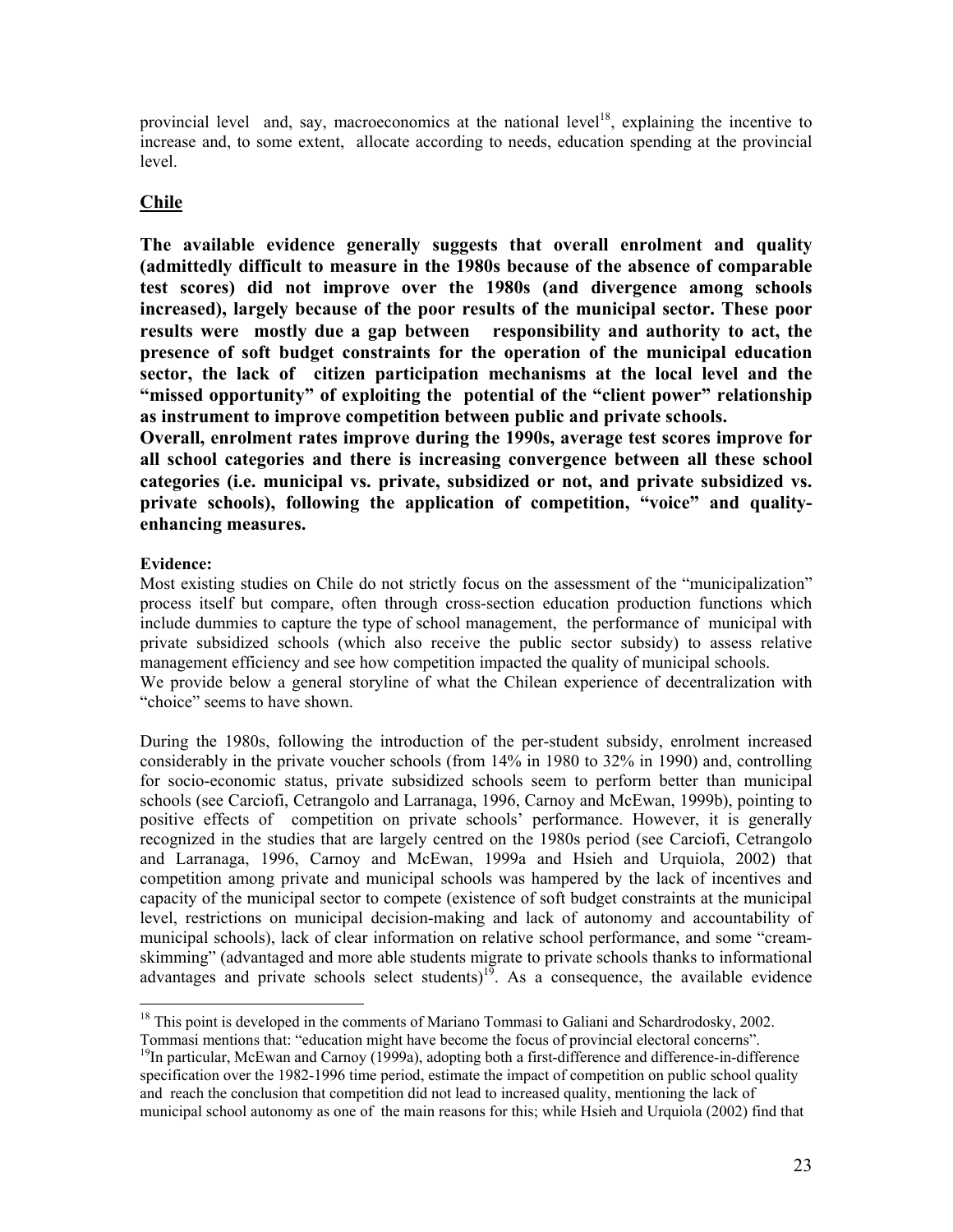generally suggests that overall enrolment and quality (admittedly difficult to measure in the 1980s because of the absence of comparable test scores) did not improve over the 1980s (and divergence among schools increased)<sup>20</sup>. From the decentralization and accountability perspective, we can say that the poor results of the municipal sector were probably mostly due a gap between responsibility and authority to act, the presence of soft budget constraints for the operation of the municipal education sector, the lack of citizen participation mechanisms at the local level (mayors appointed, lack of local participation bodies) and the "missed opportunity" of exploiting the potential of the "client power" relationship as instrument to improve competition between public and private schools, due to the reasons just mentioned plus the lack of municipal school autonomy and the information and selection constraints on the demand-side.

In the 1990s, on the one hand, further constraints on municipal autonomy (teacher statute of 1991) and centrally driven interventions in favour of the poorest/weakest municipal schools complicate even more the working of competition between municipal and private schools (see Di Gropello (2002) for the negative impact of the teacher statute<sup>21</sup> and Sapelli and Vial (2002) for the negative impact of central interventions on competition through the differences in per-capita budget between the two types of schools that they imply); on the other hand, dissemination of standardized school scores (SIMCE scores), increased administrative and pedagogical municipal school autonomy, introduction of school co-financing and better monitoring of student attendance (through the provinces) improve the operation of the voucher system. Additionally, in an attempt to create more national consensus and strengthen "voice", mayors were elected in 1992 and municipal management was made more participatory in 1995/1996. Overall, average test scores improve during the 1990s for all school categories and there is increasing convergence between all these school categories (i.e. municipal vs. private, subsidized or not, and private subsidized vs. private schools)<sup>22</sup>. The studies centred on the 1990s generally confirm that private subsidized schools perform better than municipal schools (see Sapelli and Vial,  $2002<sup>23</sup>$ ) and have improved their performance due to strong incentives to compete (decision-making autonomy, reliance on the voucher or parent co-financing, etc), therefore concluding that competition/choice was helpful in improving the quality and efficiency of schools (Gallego,  $2002<sup>24</sup>$ ). However, the impact of

communities with higher private enrollment shares saw public school performance fall from 1982 to 1988, concluding to important negative effects of "cream-skimming".

 $^{20}$  A study from Schiefelbein (1992) shows, insofar as test scores are really comparable over the 1980s which is not quite the case, that overall test scores were at best stagnant over the 1982-1990 time period and that while high income students (mostly enrolled in private schools) tended to have an improvement in their results, middle or low income students (enrolled in municipal schools) saw their results decrease.<br><sup>21</sup>Di Gropello (2002), through the estimation of an expanded education production function covering 50 municipalities and more than 500 schools over the 1992-1996 time-period, attempts to assess the impact of decentralization measures in different areas on test scores taking advantage of the variability among municipalities in the "de-facto" application of autonomy measures. The results show that partial measures of financial and labour decentralization at the municipal level were negatively related to educational achievement because of the constraints imposed on municipal management.<br><sup>22</sup> A study of Cox and Gonzalez (1998) shows increasing overall SIMCE scores in the 1990-1996 time

period and a decreasing gap between municipal and private schools. Additionally, there are also indications that within the same municipal sector, test scores became slightly more homogeneous across schools. Gallego (2002) shows convergence among private non-subsidized schools and subsidized schools in the 1988-1999 time period.

 $^{23}$  Sapelli and Vial (2002), using the new individual data available for the 1998 SIMCE test score, estimate the average treatment effect parameter and treatment on the treated for those students effectively choosing a private voucher school, controlling for the selection bias caused by school choice.

 $^{24}$  Gallego (2002), using roughly 5,000 Chilean schools in the 1994-97 period and econometric techniques robust to endogeneity, presents empirical estimations that show a positive and relevant effect of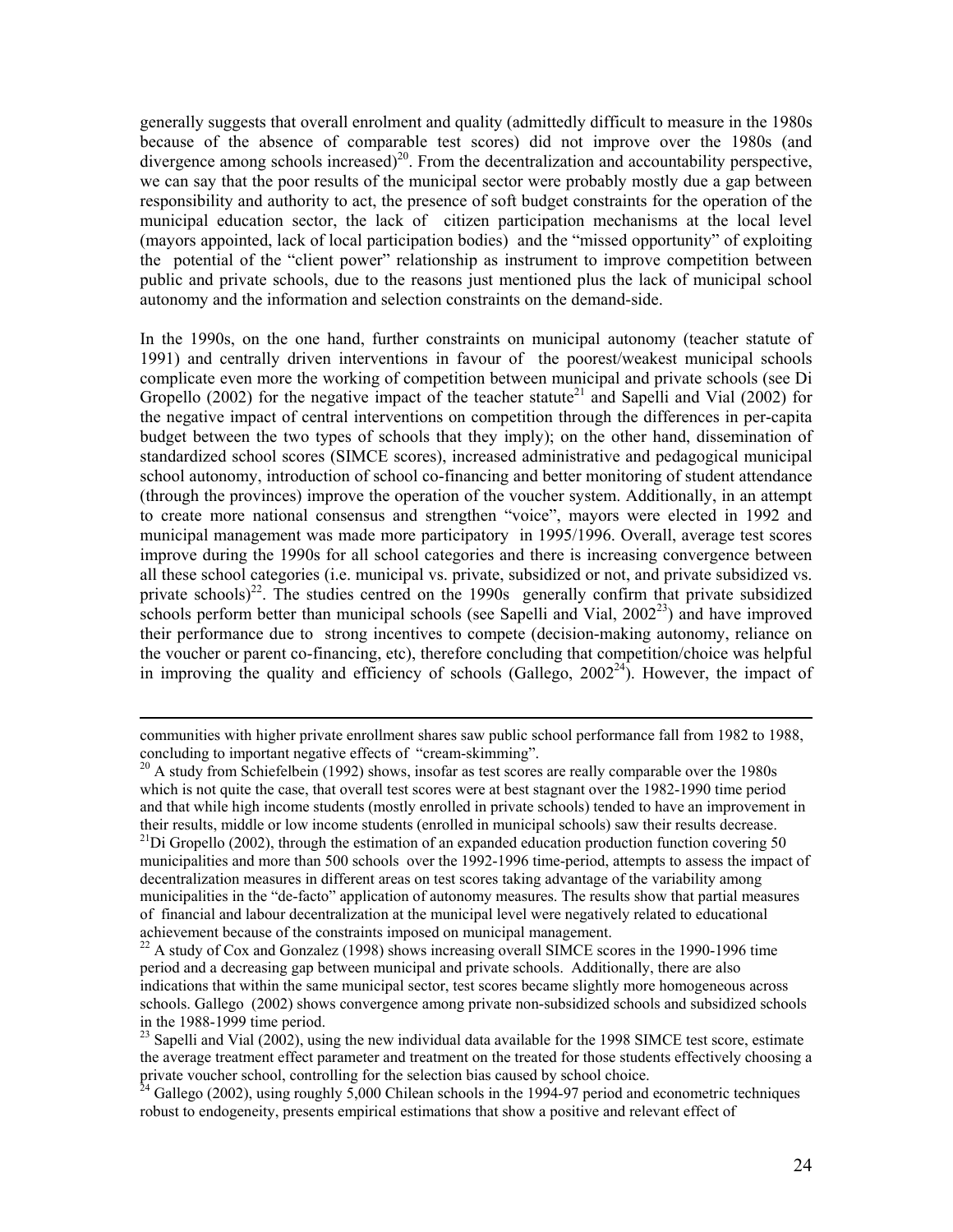competition on the performance of municipal schools remains more controversial, with some studies (see Gallego, 2002) finding that the improved municipal performance was largely due to competition (hampered by compensatory programs but enhanced by other measures-see above), while others that it was due to the central compensatory programs.

### **Brazil**

**The lack of a clear compact mechanism between the center and the states/municipalities is shown to have led to a variety of experiences with different outcomes. Educational achievement outcomes and enrollment [in particular in poor areas] have substantially improved after the 1996 FUNDEF reform, largely due to an effective use of the "compact", within a framework of extensive authority decentralized to states and municipalities, and to an effective use of teacher management. Spending efficiency varies, however, among municipalities depending on local skills and the working of "voice".** 

### **Evidence:**

No formal, quantitative assessments have been made of Brazil as a whole because of the size of the country. Additionally, since the delivery system has been decentralized since the 1930s it is difficult to isolate and study a clear decentralization moment/phase. It is clear that, as for Argentina, the lack of a clear compact mechanism between the center and the states/municipalities, led to a variety of experiences with different outcomes, which are documented under the form of case studies generally mostly qualitative in nature. If it is therefore impossible to provide an overall assessment of the reform.

In 1996, there was, however, a particularly innovatory reform which introduced a new financing mechanism (the so-called FUNDEF) which collects resources from state and municipal governments in a single fund and re-distributes them to the state and municipal systems according to the amount of students enrolled in each system to address the divergence between resource needs and availability (a national per-student spending floor is also established to ensure minimum levels of spending in all states and municipalities). A recent study undertaken by the World Bank (World Bank, 2003) on the impact of this reform on resources, incentives and outcomes found that this new resource allocation system between states and municipalities led to a renewed "municipalization" process in the whole country which was very effective in increasing enrollment (the net enrollment rate increased from 89% to 96% in the time period 1996-2000), in particular in the poorer states of the north and north-east (where education spending per student also increased the most). Additionally, as shown through a formal econometric analysis<sup>25</sup>, "municipalization" was also significantly associated with better indicators of educational achievement (higher pass rate and lower drop-out rate and age-for-grade distortion). What has been at work here is the combination between a strengthened "compact" relationship (fiscal transfers tied to students) clearly aimed at increasing enrollment and a "voice"

competition on the results of subsidized schools (more so for the private subsidized ones which face incentives more directly related to performance, but also municipal schools improved).

<sup>&</sup>lt;sup>25</sup> Since information was available for both 1996 (before the FUNDEF reform) and 2000 (after the FUNDEF reform), both a cross-section and a first-difference model, aggregated at the municipal level, could be estimated, exploiting the change in space and in time of the indicators (additional resources, expenditure composition and level of "municipalization" were the three main independent variables in a set of regressions attempting to explain drop-out rate, age-for-grade distortion and passing rate).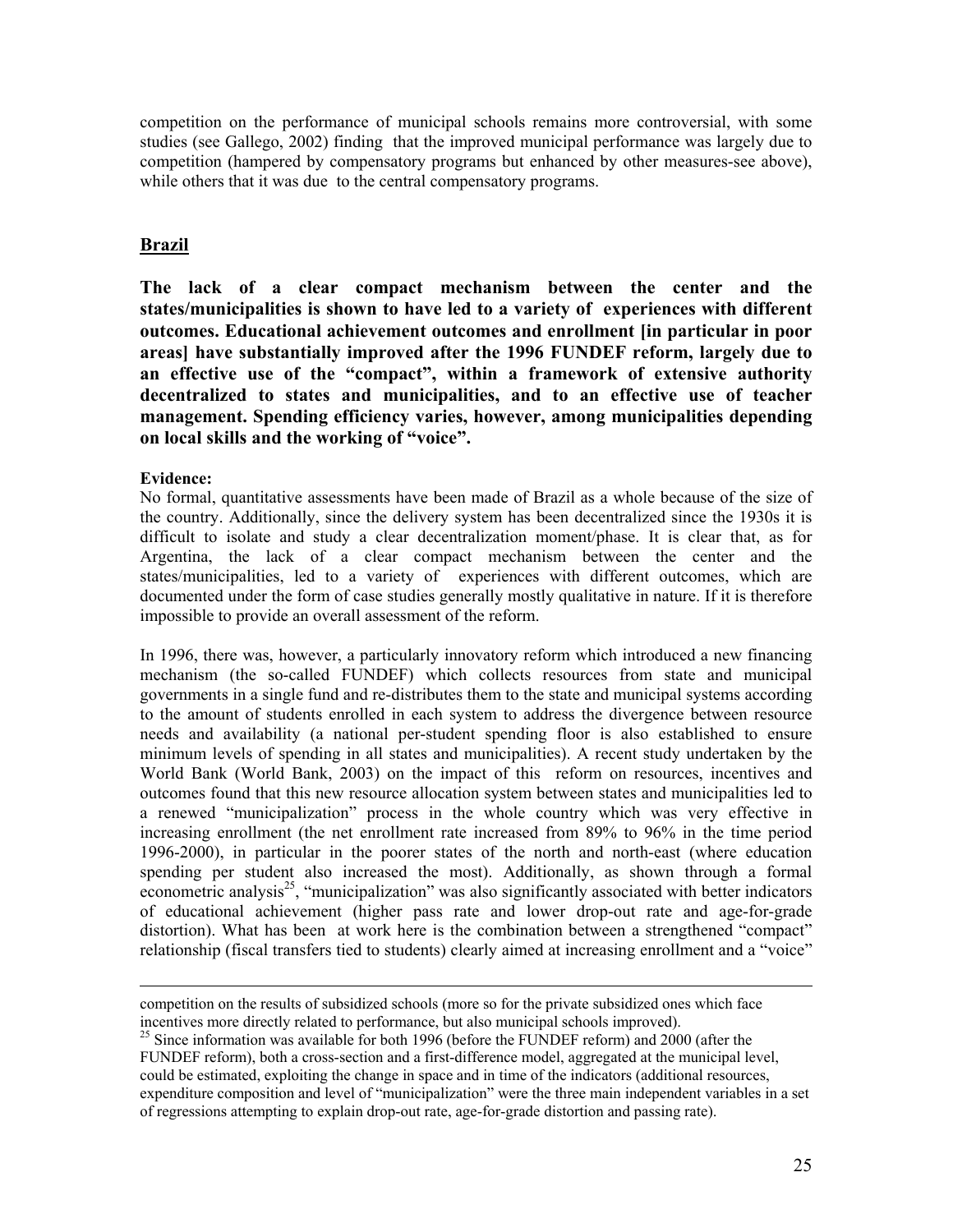accountability mechanism working generally well at the municipal level (also recently strengthened by the creation of social councils in municipalities and states) which led to "rational" resource allocations where municipal capital and personnel expenditures were generally related to system needs (while competition between municipal and state delivery systems, which was also supposed to be promoted by the per-student subsidy, does not seem to have played a major role<sup>26</sup>). Still, it was also found that some municipalities use resources more productively than others, depending on local skills and the effective implementation of "voice" (through the social councils). Finally, the reform was implemented within a consensual framework and also gave special emphasis to improving the salaries, qualifications, career prospects and performance of teachers, in particular in the municipal sector (among other interventions, 60% of FUNDEF resources have to be spent on the payment of teachers).

### **B. Available case studies on the "sub-national shared responsibility" model**

The reforms in Bolivia and Colombia were implemented within a generally consensual framework with an objective of promoting democratization and re-distributing political power among actors. As such, as we have seen above, they have attempted to involve several actors in the provision creating a complex system of accountability relationships.

There are generally no formal evaluations of these models, with the exception of the study of Faguet on Bolivia (Faguet, 2000), which is however only focused on intermediate quality indicators, but some qualitative/quantitative assessments that provide clear insights on the weaknesses/strengths of the reforms.

### **Colombia**

**Poor implementation of the compact relationship and the same shared nature of responsibilities for the provision of the services hampered the effectiveness of the decentralization process in Colombia. In spite of increasing spending, enrollment and its distribution across socio-economic classes stagnated during the 1990's.** 

### **Evidence:**

 $\overline{a}$ 

Evaluations made by Gomez and Vargas (1997) and Borjas and Acosta (2000), focused on intermediate quality, efficiency and equity indicators, make it clear that the Colombian service delivery model is a problematic one essentially because of the way the compact relationship between levels of delivery was designed and implemented and because of the same shared nature of responsibilities for the provision of the services which makes the creation of an effective accountability system particularly difficult. On the compact relationship, three central problems were: (a) the lack of an information/monitoring system at all levels to assess if the departments implement the national norms for the administration of teachers and the use of the financial resources transferred to the different levels; (b) the complexity and lack of transparency of the fund allocation formulas still too much focused on costs while at the same time trying to introduce indicators of efficiency and equity difficult to measure and monitor which ended up leading to inefficient and unequal resource allocation across geographic areas; and (c) the "accreditation" process which, while representing an innovatory way of addressing institutional constraints to service delivery, was implemented so as to leave too much leeway to the

 $26$  Among the reasons for this is the scarce comparative information available on the quality of state and municipal systems and the fact that municipalities and states often divided the provision of primary education among themselves following the following pattern: 1-4 grades municipalities and 5-8 grades states.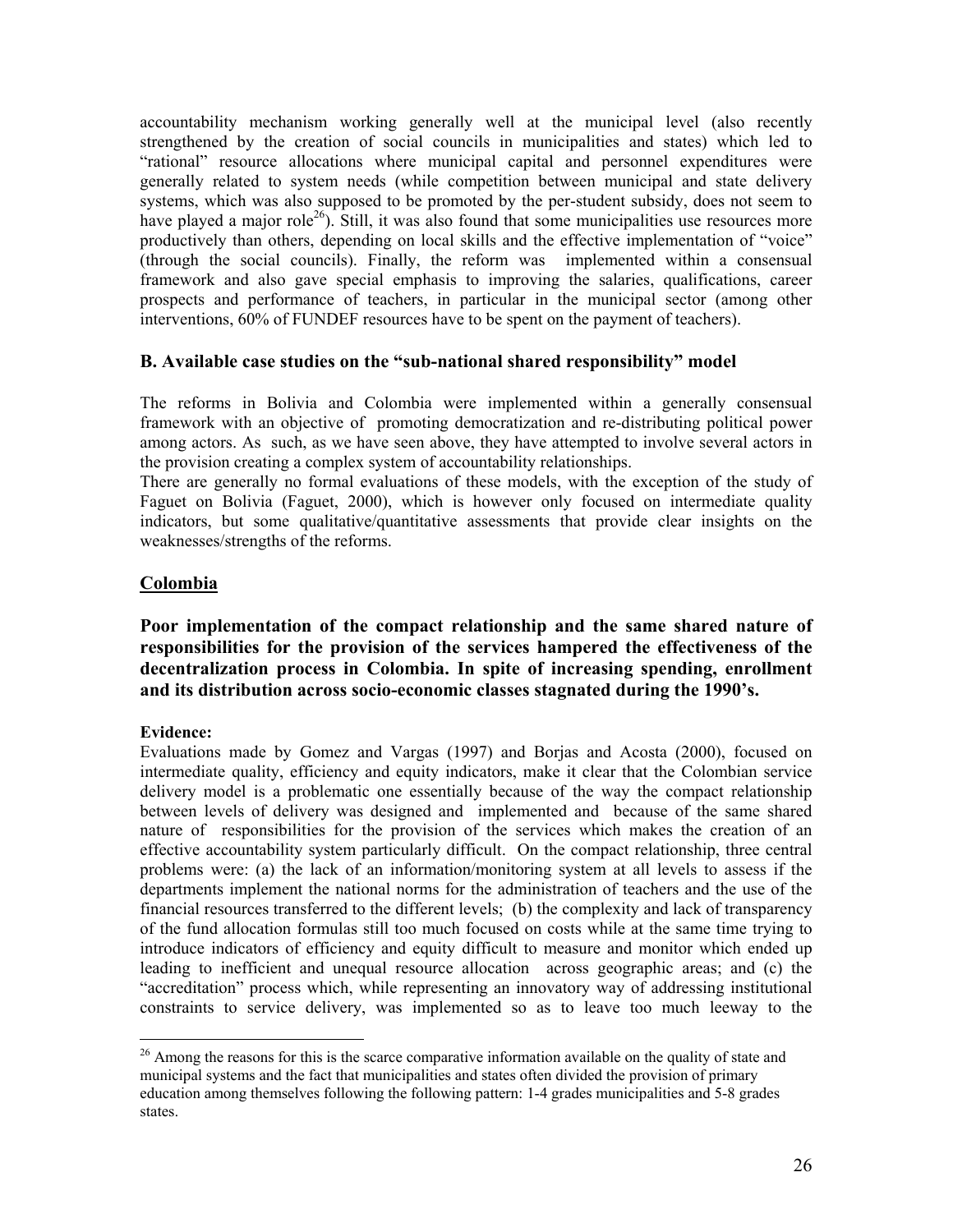departments, ending up being driven by political more than technical considerations. The dispersion of responsibilities across political actors, while it can make sense to suit broad democratization objectives and the specificities of each actor, complicates substantially the working of the accountability relationships because of the absence of a level clearly responsible for service delivery and the confusion that could arise from an unclear distribution of responsibilities among actors: in Colombia, for instance, the initial compact relationship was put under strain because the division of responsibilities brought the departments to be relatively uninterested in the final delivery of the service leading them to make unequal allocations of teachers across municipalities. This unequal allocation, together with soft budget constraints at the municipal level, would then bring these same municipalities to also hire teachers, at the cost of investment and/or running deficits, blurring the division of responsibilities and leading to inefficient allocation of resources. Additionally, under these circumstances, also the voice relationships at both levels were weakened as citizens found it difficult to express their preferences to actors which have only partial and/or unclear responsibility on the provision of the services. The only available evidence on outcomes, with no formal link made to the reform, however, suggests that while education spending increased substantially in Colombia over the 1990's (from 3.2% of GDP in 1990 to 4.5% in 1997), enrollment rates tended to increase slightly between 1991 and 1994 and stagnate, or even decrease, between 1994 and 1998 (Borjas and Acosta, 2000). No convergence between enrollment rates of different socio-economic strata can be noticed.

We should note that, without a formal evaluation of the reform but with the elements provided by several partial assessments and, above all, a "learning by doing" type of experience, it was formally decided to introduce a substantial modification of the Colombian decentralization reform in 2001 (Law N. 715, December 2001) along two main lines: (a) the simplification of resource allocation, through the creation of a General Co-Sharing System (*"Sistema General de Participaciones"*) which includes all funds directed to education and allocates them according to students enrolled; and (b) the unification of the responsibilities at the level of only one political actor (department or municipality), accompanied by the automatic "accreditation" of all municipalities with more than 100,000 habitants and a possible "accreditation" of all municipalities assuming they fulfill certain minimum institutional conditions. Doing so the country has decided to give up the shared responsibility model altogether taking the path, slowly but surely, of a "municipalization" model or at least of a "geographically" differentiated model where the department would have full responsibility on the delivery only when the municipality is too small or unprepared.

### **Bolivia**

**The shared responsibility model led municipalities to over-invest and the role of departments is still unclear. However, following the decentralization reform, investment in education became more progressively distributed and more responsive to local needs, due an effective use of "voice".** 

#### **Evidence:**

A study made by Ruiz and Giussani (1997) on Bolivia, also largely focused on intermediate indicators, finds the same "potential" accountability problem in Bolivia (potential because the Bolivian reform was much less advanced than the Colombian one in 1997) and fears that, by being only responsible for school infrastructure, municipalities might over-invest, not taking into account recurrent needs. This is another possible outcome of the same initial division of responsibilities which might not be all negative if investment is low and voice is effectively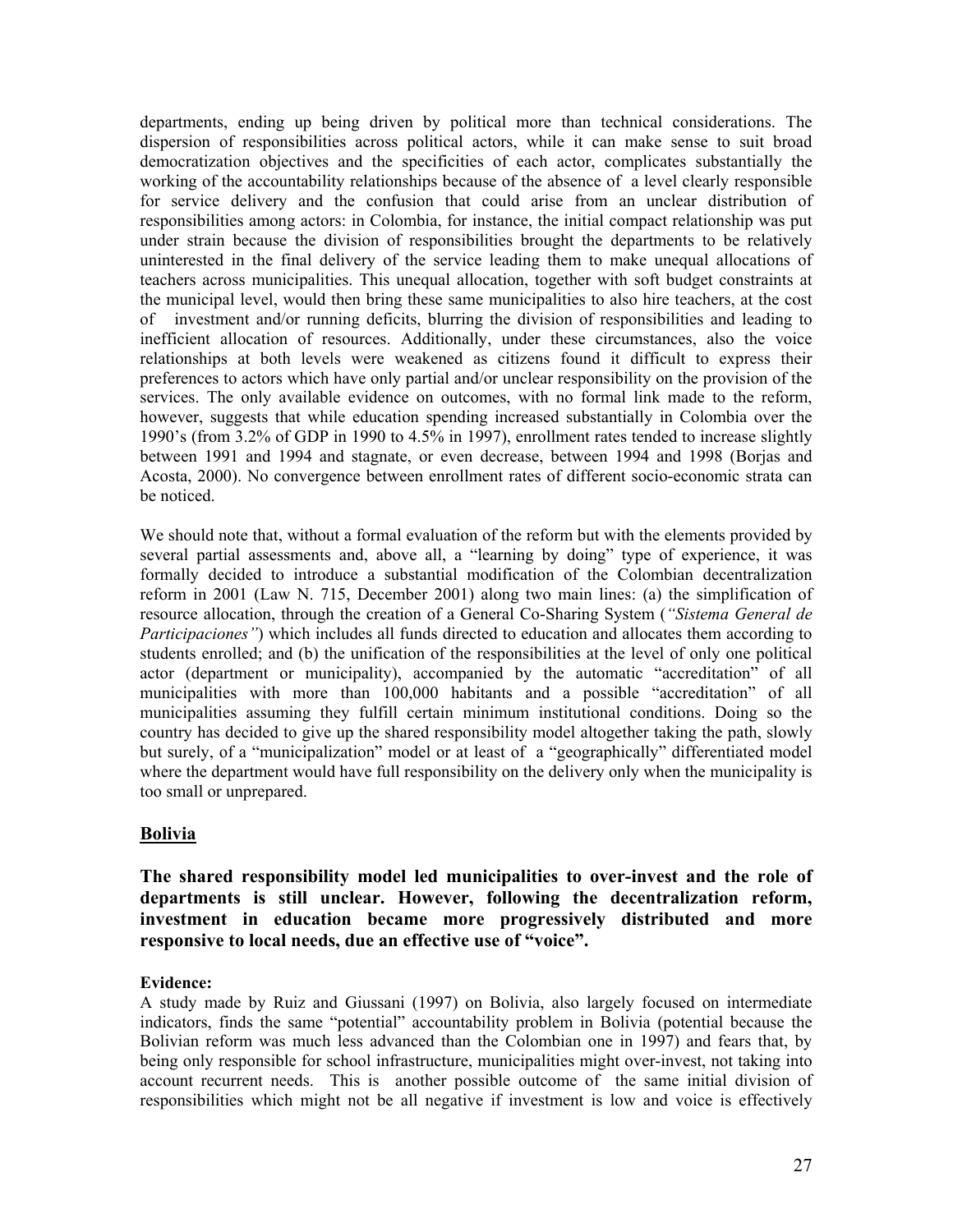expressed at the local level so as to produce a distribution of investment spending proportional to local needs. In fact, the study of Faguet (2000), through rigorous econometric analysis<sup>27</sup>, finds that decentralization: (a) through the application of the per-capita criterion resulted in a massive shift of resources in favour of smaller poorer municipalities; (b) changed the composition of capital spending, away from economic production and large scale infrastructure, towards education, urban development and water and sanitation; and (c) led public investment to become more responsive to local needs as illustrated by the fact that investment in education increased where literacy rates were low. Assuming a not too strong imbalance with recurrent costs, this is a positive consequence of the Bolivian reform which, however, seems to be much more the product of a deep democratization reform, combined with a clear destination and allocation rule of the resources transferred to the municipalities, than of the shared responsibility model itself. Democratization, beyond local elections, promoted the creation of civic organizations at the local level with the specific purpose of overseeing municipal spending and propose new projects (the Oversight Committees, or "Consejos de Vigilancia<sup>"</sup>)<sup>28</sup>, and a participatory planning process, through the elaboration of the "Development Municipal Plan". In fact, it is noticeable that the "voice" and "compact" relationships could be fairly well handled, more effectively than in Colombia, even within this shared model (the role of the departments was, however, still much less defined in Bolivia than in Colombia in 2000 leaving lack of clarity in the area of human resource management).

### **C. Available evidence on the "school autonomization" model**

Where more formal assessments exist is on the decentralization models that put the focus on the schools. In particular, the two decentralization experiences of Nicaragua and El Salvador were thoroughly evaluated.

### **Nicaragua and El Salvador**

**In Nicaragua, school-based decisions on teacher management are shown to have a positive impact on test scores. In El Salvador, enrollment in the rural areas increased massively following EDUCO and it is shown that school-based decisions on teacher management have a positive impact on class attendance or, even, test scores. In both models, these positive results are the product of a well designed and effectively implemented "client power" relationship, accompanied by a solid "compact".** 

### **Evidence:**

<sup>&</sup>lt;sup>27</sup> More specifically, a formal test of whether decentralization changed the pattern of public sector investment in Bolivia is undertaken by decomposing investment patterns into 3 terms (a state effect, which captures all of the characteristics of a state fixed in time, a year effect, which captures year shocks and time-specific characteristics, and a decentralization-interacted state effect, which captures state-specific characteristics commencing in 1994 which were previously absent (this term captures the effects of local government, local civic associations and other local institutions that sprang up with the reform)) and performing different tests on the coefficients.

 $28$ <sup>28</sup> The role of civic organizations in the aggregation of preferences, representation of community needs and mediation of community participation in the production of public services, as the need for analyzing why certain civic organizations are more successful than others (the extent to which citizens are able to make local government do things for them), is particularly stressed by Faguet (2000).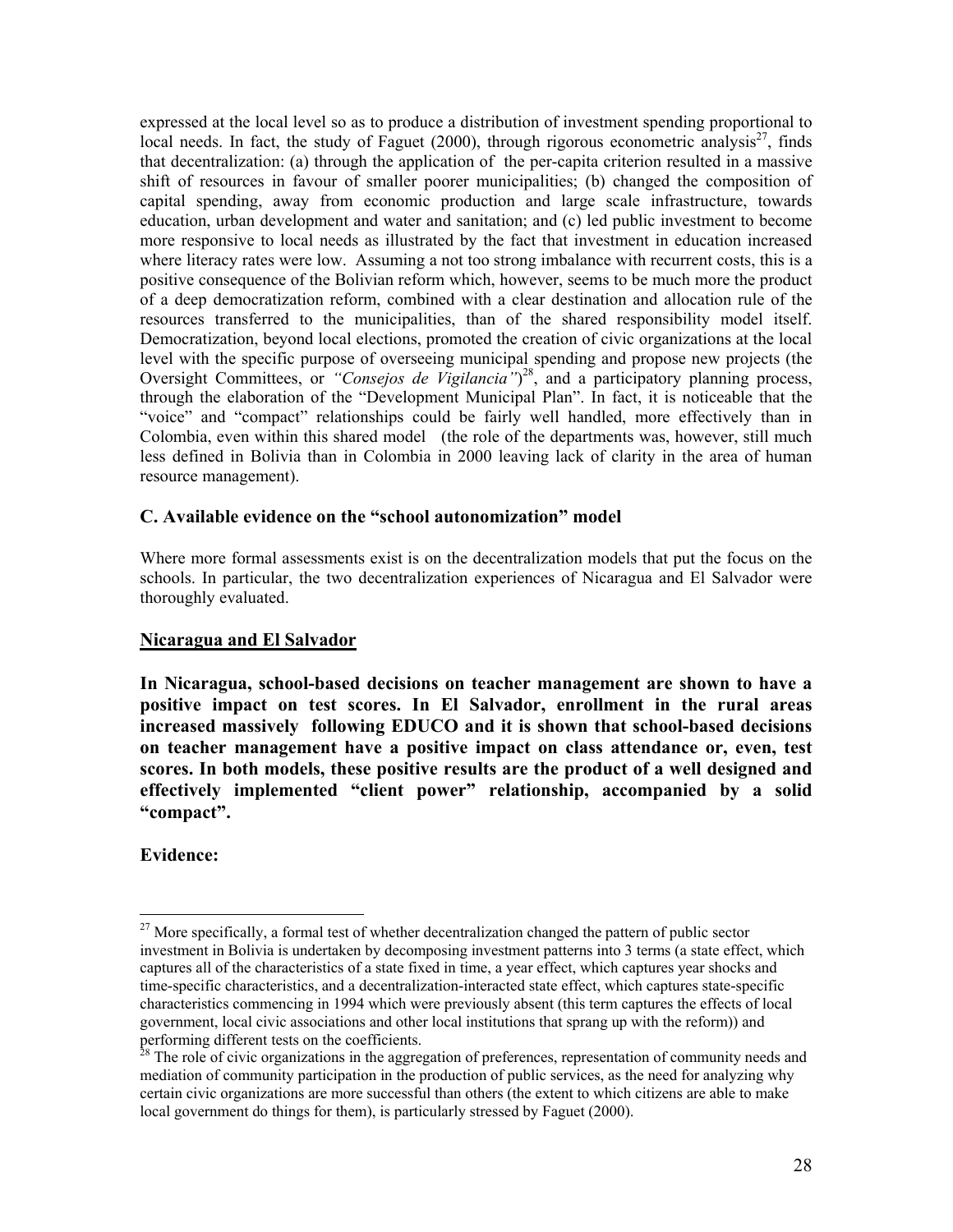The evaluation of the Nicaragua's reform has been underway since 1995, undertaken by a team of the Ministry of Education and the World Bank's Research Group, and has produced a number of special school-household surveys and informal assessments<sup>29</sup> which have allowed a continuous monitoring of the reform in time, constituting, as such, a unique case in Latin America. In 1998, King and Ozler (1998), building on these past assessments and data collection, attempted to undertake a particularly thorough evaluation by estimating an expanded education production function which allows for the estimation of the impact of decentralization by comparing autonomous schools with non-autonomous and private schools<sup>30</sup>. Their study finds that school management, measured by the degree of autonomy of the school, is an important determinant of student performance and, more specifically, disaggregating the school autonomy measure, that schools that take more decisions on teacher management (hiring and firing of teachers, evaluation, supervision, training, etc) are likely to be more successful in increasing student achievement $31$ .

A similarly thorough evaluation was also made of the El Salvador's EDUCO model in 1998 by Jimenez and Sawada (1998) and in 2004 by Sawada and Ragatz (2004). The first thing to say is that there is clear evidence that EDUCO, which was firstly conceived as a way to expand educational access in the rural areas, was successful in doing so (starting from a much lower point in 1990, the gross and net enrolment rates are currently higher in the rural than in the urban area in El Salvador [NER: 100% and GER: 132%] and we know that EDUCO schools were the main enrolment driving force in the rural area in the 1990's). Taking this as a basis, the first study, estimating expanded education production functions which use three measures of educational achievement<sup>32</sup> and allowing the estimation of the impact of school autonomy by comparing EDUCO with traditional rural schools<sup>33</sup>, attempts to explore if this expansion came at the expense of learning. It finds that, not only educational achievement is not any lower in EDUCO than in traditional schools (which is good since students in EDUCO are usually from the most disadvantaged backgrounds), but that students in EDUCO schools miss less school days due to teacher absences than traditional school students. The second study, estimating the first and second-order effects of EDUCO schools through regression analysis and controlling for sample selection and unobservable bias when measuring the impact of EDUCO vs. traditional schools, finds that EDUCO teachers have more motivation, as measured by spending more time meeting with parents and other school members, being absent less and dedicating more time to teaching, and that this increased motivation has a positive impact on student performance.

Looking at these results, two points that come to mind is that school autonomy, at least in certain functional areas, seems to be a very promising reform, and that this reform, to be effective, should be accompanied by both a strong, well-designed "compact" relationship between the center and the schools (the supervisory system put in place in El Salvador is an example of what might be

<sup>&</sup>lt;sup>29</sup> See Nicaragua Reform Evaluation Team (1996), Fuller and Rivarola (1998) and King, Ozler and Rawlings (1999).

<sup>&</sup>lt;sup>30</sup> The model, which covers almost 2,000 students in about 90 schools at the primary and secondary level in 1996, also allows for non-random selection of schools into the decentralization reform (schools, at least in the first stage of the reform, were generally either chosen by the MOE or convinced to volunteer and, as such, cannot be considered entirely random) and corrects for sample attrition.<br><sup>31</sup> At the primary level, were each school to increase its real decision-making power by one standard

deviation (i.e. approximately by 20% more decisions) the average math score would increase by 6.7%: this effect size is twice as large as that of textbooks, 1.5 times that of teacher's education and 1.4 times that of a one-standard-deviation reduction in class size.<br><sup>32</sup> Standardized tests in Spanish and math and school-days missed by a student due to teacher absence.

<sup>&</sup>lt;sup>33</sup> The model, which covers 192 schools and 897 students in 1996, also corrects for endogenous selection of schools by the parents.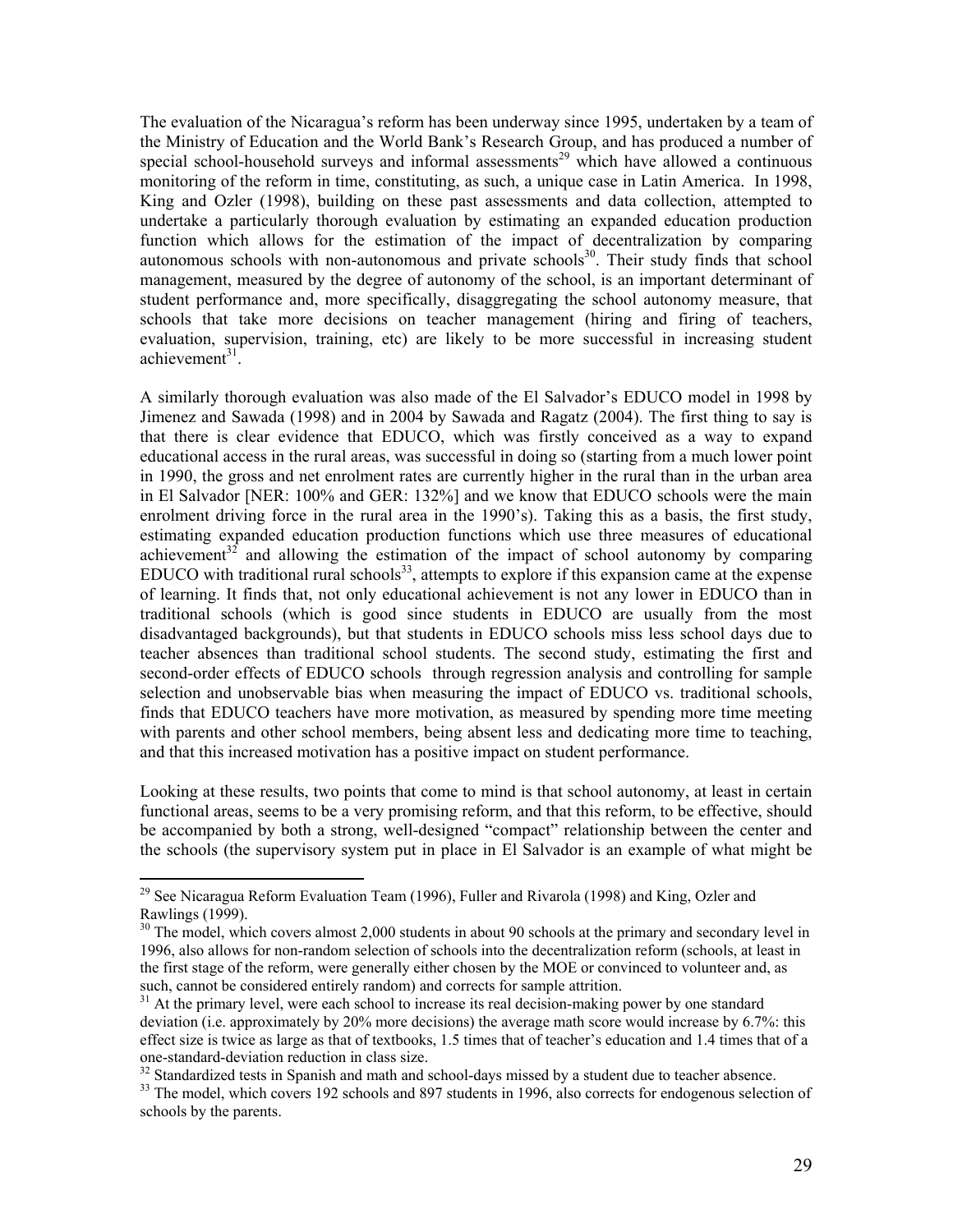needed), and a strong "client power" relationship. Regarding this last relationship, there is evidence that EDUCO parents' associations visit classrooms 4-5 times more often than what parents would do in traditional schools: this most certainly explains why teacher absences are lower. In Nicaragua, the tight association between school autonomy and parent participation is also likely to be an important element in explaining why school decisions on teacher management issues are positively related to educational quality: in particular, there is evidence that parents are quite effective in helping track and monitor teacher activity.

#### **Other cases**

**Other evidence suggests that school autonomy in several areas increases test scores and other educational achievement indicators and that the impact of autonomy is strengthened by the use of "client power". It is also shown that "client power" only has an impact combined with school autonomy. Finally, school autonomy, or increased school decision-making in local decisions, can promote convergence among rich and poor schools and its impact is likely to depend on surrounding institutional characteristics.** 

#### **Evidence:**

 $\overline{a}$ 

The relation between autonomy and participation at the school level is also particularly looked at in a study of Eskeland and Filmer (2002) on Argentina, where, through the estimation of an expanded education production function where the impact of school autonomy and parent participation on test scores is captured through "de-facto" measures of autonomy and participation per school<sup>34</sup>, they find a composite index of school autonomy (including decisionmaking autonomy in the teacher management area) to be significantly and positively related to exam scores and the marginal impact of this index to be increasing with the level of participation. The study also finds that parent participation only works on test scores through autonomy and that the impact of autonomy (as well as the enhancing effect of participation) increases for poor and public sector schools. These results suggest that: (a) school autonomy, even if limited, is effective in promoting higher quality; (b) school autonomy effectiveness increases with the level of participation, or, the strength of the "client power" relationship; (c) this "client power" relationship only becomes effective when there is school autonomy, which; and (d) school autonomy can be useful in increasing the performance of poor schools (and promote convergence with richer schools).

The complementarity between school autonomy and parent participation, and the need for more specific analysis of other determinants of the impact of school autonomy on educational performance, is illustrated in a recent study of Paes de Barros and Mendonca (1998) on Brazil. This study, using an education production function analysis which exploits the variation in space and time of educational innovations to test the impact on test scores and other educational achievement indicators (such as school repetition, out-of-school-youth and age-for-grade distortion) of three measures of school autonomy (financial autonomy, election of principals and the adoption of school councils)<sup>35</sup>, finds a generally positive and substantial impact of the three innovations on school repetition. It also finds, however, that, even if still significant, the three

 $34$  The study, which covers 20,000 students drawn from a representative sample of private and public Argentinian schools, also attempts to address the issue of the potential endogeneity of autonomy and participation.

<sup>&</sup>lt;sup>35</sup> The model, run on the 18 states between 1981 and 1993, takes particular care to control for variables like the quality of family environment and teachers which could be correlate with the innovative States.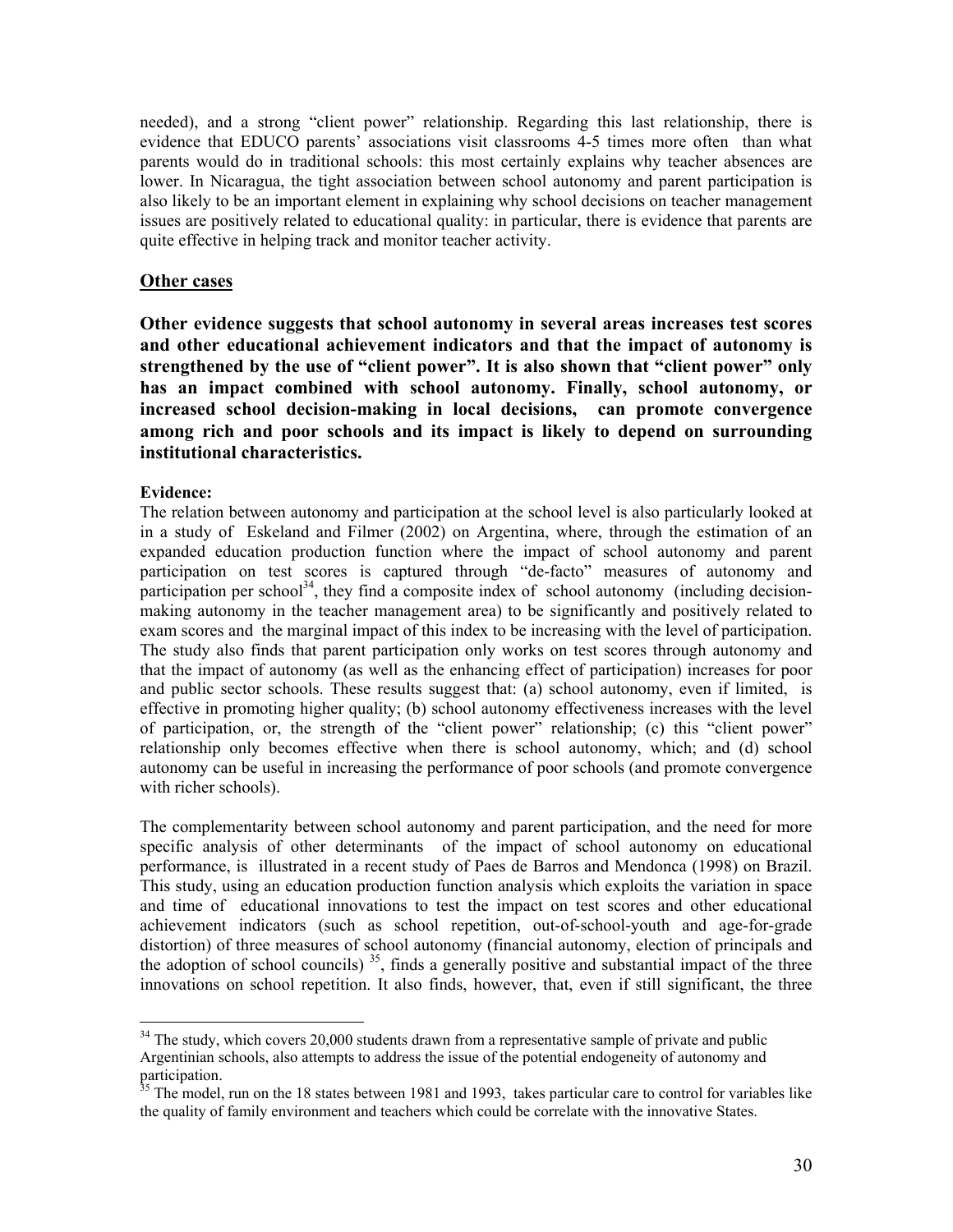innovations explain only about half of the modest variation of out of school children and age-forgrade distortion over the time-period 1981-1993, that the impact of financial autonomy and election of principals is significant but small in explaining test scores and the one of school councils not even significant. A possible explanation for this heterogeneous and often weak impact lies in the uncoordinated adoption of these innovations in the Brazil states. While a majority of the states were, for instance, transferring funds to the schools and had school councils in the early 1990's, only four of them implemented these innovations at the same time, while in the others these measures were unsynchronised, subject to reversals, etc. The results also suggest, however, that even the combination of these measures might not necessarily be successful in the same way in all states, suggesting the need for more specific analysis of the institutional characteristics of the environment in which school autonomy develops.

A recent study of Di Gropello and Marshall (2004), using regression functions to measure the first and second-order effects of PROHECO (autonomous) schools and controlling for sample selection bias, finds that school autonomy in the administrative area, in combination with higher community monitoring, translates into better capacity utilization in PROHECO schools, under the form of less school closings, more individualized learning, higher frequency of

homework, etc, and that, in turn, differences in school capacity utilization explain a substantial proportion of the observed differences in academic achievement between PROHECO and control schools.

Finally, Di Gropello (2002) shows that there is a significant positive relationship between test score and the level of pedagogical decentralization of the school and that there is an improvement of municipal intra-area equity, i.e. that the relation between the socio-economic level of the municipal school and school educational achievement is weaker, when schools have a more active role in local decision-making (which would suggest that giving more responsibilities to schools ensures better resource targeting, i.e. favorable to the poor, and promotes convergence).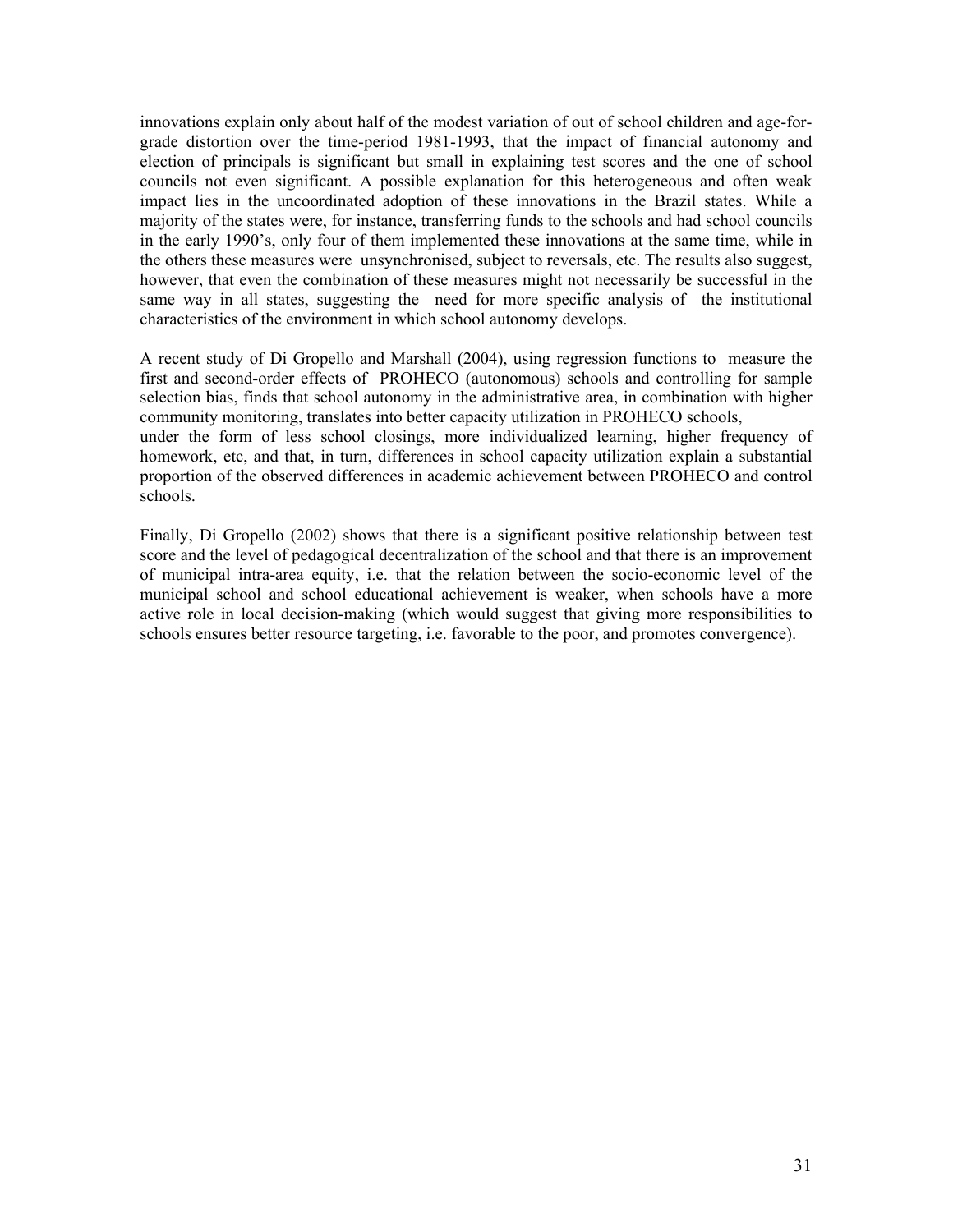# **Main References**

Angrist, J, Bettinger, E, Bloom, E. King, E and Kremer, M (2000): "Vouchers for private schooling in Colombia: evidence from a randomized natural experiment", The World Bank, (*mimeo)*

Borjas, G and Acosta O L (2000): "Education Reform in Colombia", Working Paper Series N.19-FEDESARROLLO, Colombia

Carciofi, R, Cetrangolo, O and Larranaga, O (1996) *"Desafios de la descentralizacion de la educacion y la salud en Argentina y Chile"*, ECLAC – Santiago de Chile.

Di Gropello, E. (2002) "An assessment of the Impact of Decentralization on the Quality of Education in Chile", in *World Bank's Economist's Forum*, Washington DC

Di Gropello, E. (1997) "Descentralización de la Educación en América Latina: Un Análisis Comparativo", Serie Reformas de Política Publica N.57, ECLAC- Chile

Di Gropello, E and Marshall, J (2004): "Teacher Effort and Schooling Outcomes in Rural Honduras", The World Bank, *(mimeo)*

Eskeland, G., and Filmer, D. (2002) "Autonomy, Participation and Learning in Argentine Schools: Findings and their Implications for Decentralization", The World Bank (*mimeo*)

Espinola, V (1994): "La descentralizacion de la educacion en Chile: continuidad y cambio de un proceso de modernizacion", CIDE, Serie Gestion Escolar, N.2

Faguet, J.P. (2000) "Does Decentralization Increase Responsiveness to Locl Needs? Evidence from Bolivia", The World Bank (*mimeo*)

Gauri, V (1996): "Market forces in the public secor: Chilean educational reform, 1980- 1994", Princeton University Ph.D Dissertation

Gallego, F (2002): "Competencia y resultados educativos: teoria y evidencia para Chile", in *Cuadernos de Economia*, Year 39, N.118, pp.309-352.

Gomez, A and Vargas, JE (1997): "La Descentralizacion de los Servicios de Educacion en Colombia", Serie Reformas de Politicas Publicas N.50 - ECLAC, Chile

Galiani, S. and Schargrodsky, E. (2002) "Evaluating the Impact of School Decentralization on Educational Quality", in *Economía*, Vol.2, N.2, Journal of the Latin American and Caribbean Economic Association.

Hsieh, CT and Urquiola, M (2002): "When schools compete, how do they compete ? An assessment of Chile's nationwide school voucher program", Princeton University, Cornell University

Jiménez, E. and Sawada, Y. (1998) "Do community school managed schools work? An evaluation of El Salvador's EDUCO Program", in *World Bank Economic Review*, Vol. 13, N.3, pp.415-441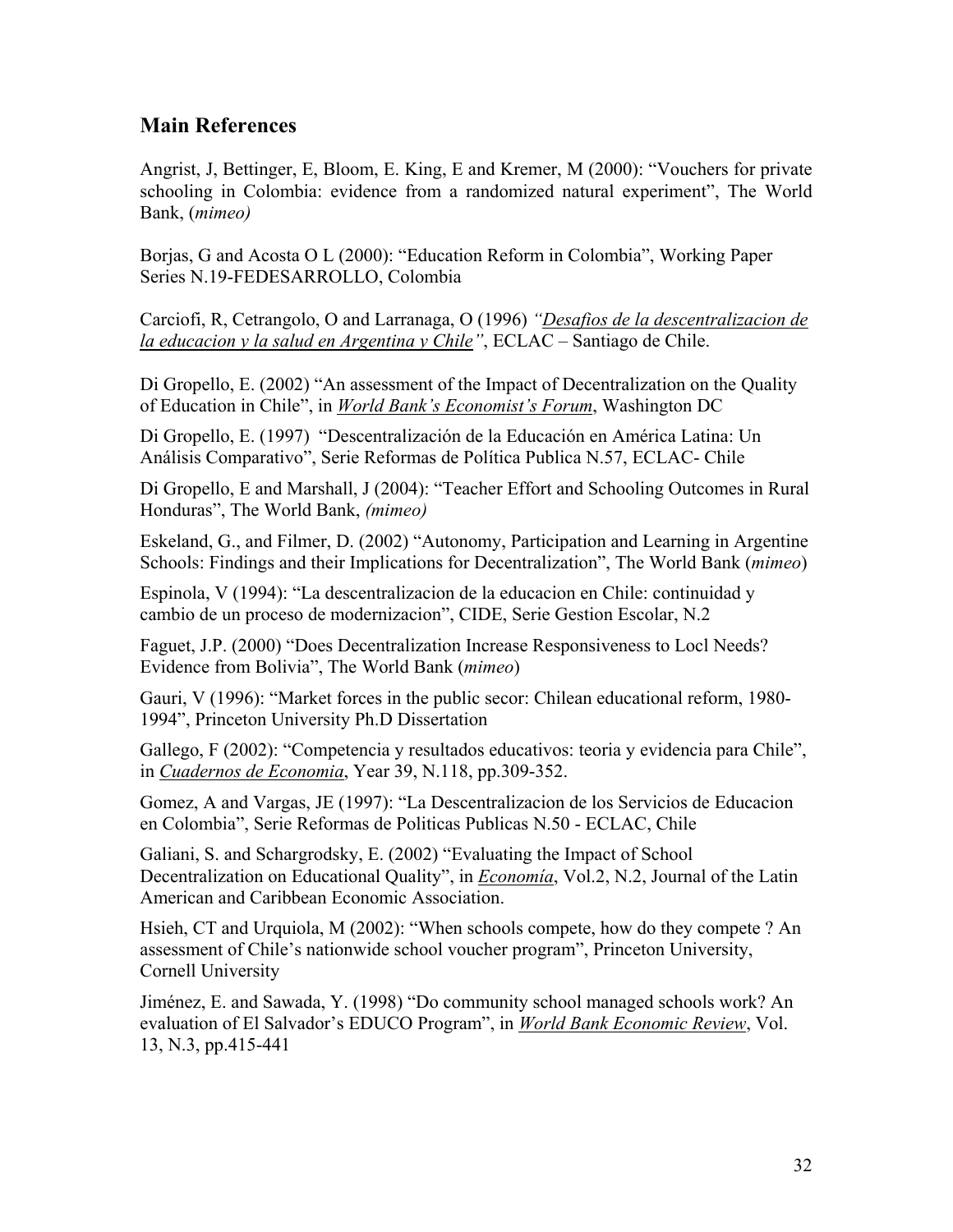King, E, Rawlings, L, Gutierrez, M, Pardo, C and Torres, C (1997): "Colombia's targeted education voucher program: features, coverage and participation", The World Bank Working Paper Series on Impact Evaluation of Education Reforms, N.3, Washington DC

King, E. and Ozler, B. (1998) "What's decentralization got to do with learning? The case of Nicaragua's School Autonomy Reform", The World Bank Working Paper Series on Impact Evaluation of Education Reforms, N.9, Washington DC

King, E, Orazem, P and Wohlgemouth, D (1999): "Central mandates and local incentives: the Colombian education voucher program", in the *World Bank Economic Review*, Vol.13, N.3, pp. 467-491

Klugman, J (1994): "Decentralization: a survey of literature from a human development perspective", Human Development Report Office Occasional Papers, UNDP, New York.

McEwan, P and Carnoy, M (1999a): "The Impact of Competition on Public School Quality: Longitudinal Evidence from Chile's Voucher System", Stanford University, (*mimeo*).

McEwan, P and Carnoy, M (1999b): "The effectiveness and efficiency of private schools in Chile's voucher system", Stanford University, (*mimeo*).

Paes de Barros, R and Silva Pinto de Mendonca, R (1998): "The impact of three institutional innovations in Brazilian education " in Savedoff, W.D, ed, *Organization matters: agency problems in health and education*, Inter-American Development Bank, Washington DC

Rounds, T (1997): "Achieving balance in decentralization: a case study of education decentralization in Chile", in *World Development*, Vol. 25, N.2

Ruiz, F and Giussani, B (1997): "El Proceso de Descentralizacion y el Financiamento de los Servicios de Educacion y Salud en Bolivia", Serie Reformas de Politicas Publicas N.48 -ECLAC, Chile

Sapelli, C and Vial, B (2002): "The performance of private and public schools in the Chilean voucher system", in *Cuadernos de Economia*, Year 39, N.118, pp.423-454

Sawada, Y and Ragatz, A (2004): "Decentralization of Education, Teacher Behavior, and Outcome: The Case of El Salvador's EDUCO Program", The World Bank, *(mimeo)*

Schiefelbein, E and Schiefelbein, P (2000): "Three decentralization strategies in two decades: Chile 1981-2000", in *Journal of Educational Administration*, Vol.38, N. 5

The World Bank (1999): *"Beyond the Center: Decentralizing the State"*, WashingtonDC

The World Bank (2003): "*Brazil Municipal Education: Resources, Incentives and Results*", The World Bank, Washington DC

The World Bank (2004): "*Making Services Work for Poor People*", The World Bank and Oxford University Press, Washington DC